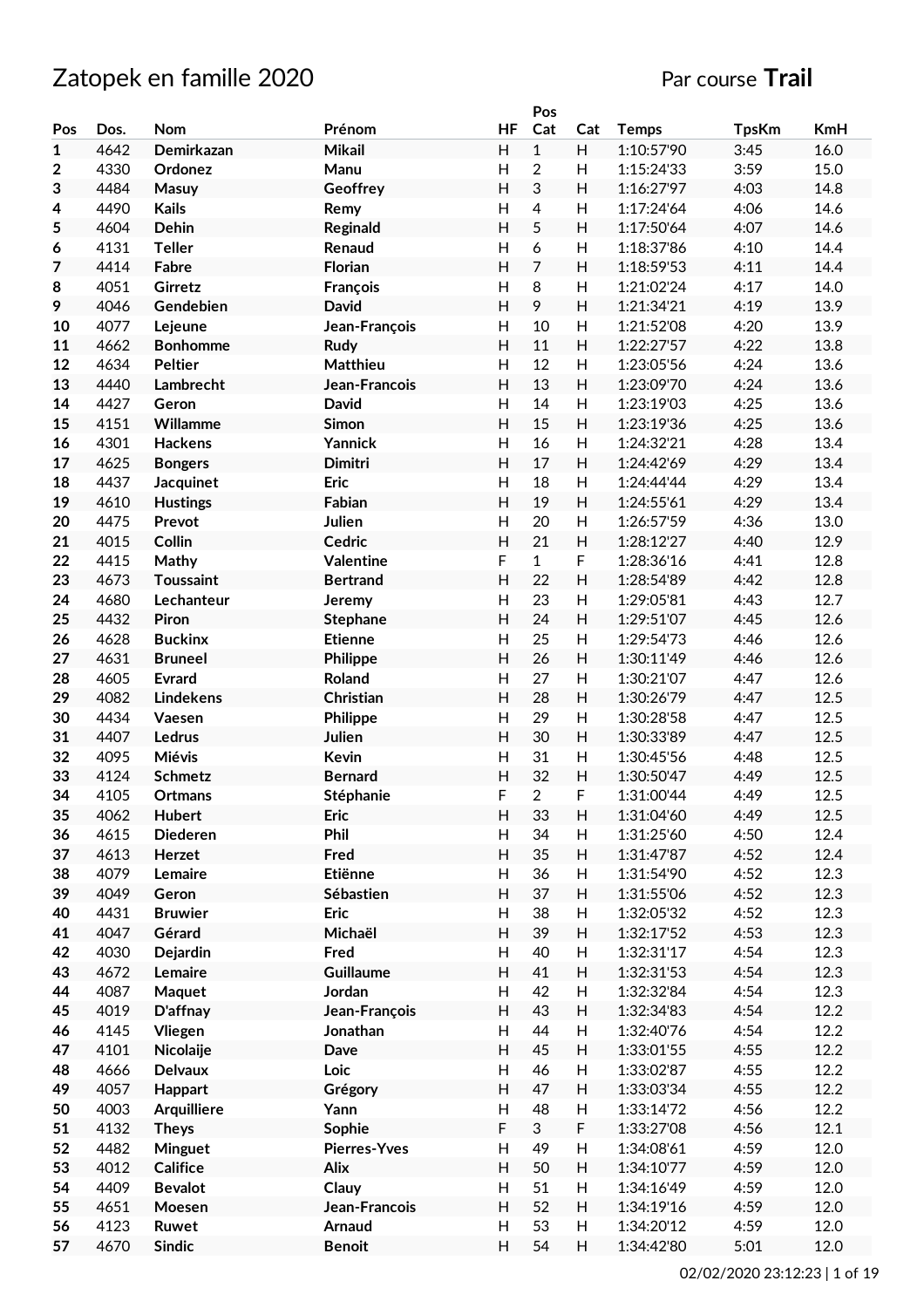|     |      |                  |                  |                         | Pos            |                           |              |              |      |
|-----|------|------------------|------------------|-------------------------|----------------|---------------------------|--------------|--------------|------|
| Pos | Dos. | Nom              | Prénom           | <b>HF</b>               | Cat            | Cat                       | <b>Temps</b> | <b>TpsKm</b> | KmH  |
| 58  | 4600 | De Meo           | Marino           | H                       | 55             | H                         | 1:34:51'47   | 5:01         | 12.0 |
| 59  | 4034 | <b>Delleur</b>   | Jean-Marie       | H                       | 56             | H                         | 1:35:02'33   | 5:02         | 11.9 |
| 60  | 4467 | <b>Bodson</b>    | <b>Frederic</b>  | H                       | 57             | H                         | 1:35:03'71   | 5:02         | 11.9 |
| 61  | 4624 | Legros           | <b>David</b>     | H                       | 58             | H                         | 1:35:07'69   | 5:02         | 11.9 |
| 62  | 4669 | Franssen         | <b>Xavier</b>    | H                       | 59             | H                         | 1:35:08'71   | 5:02         | 11.9 |
| 63  | 4402 | <b>Keris</b>     | <b>Pascal</b>    | H                       | 60             | H                         | 1:35:18'87   | 5:02         | 11.9 |
| 64  | 4449 | Maes             | Christoph        | H                       | 61             | H                         | 1:35:25'84   | 5:03         | 11.9 |
| 65  | 4069 | Kosobucki        | Vincent          | H                       | 62             | H                         | 1:35:37'92   | 5:04         | 11.9 |
|     |      |                  |                  |                         |                |                           | 1:35:45'12   |              |      |
| 66  | 4652 | <b>Nihant</b>    | Fabian           | H                       | 63             | H                         |              | 5:04         | 11.8 |
| 67  | 4614 | Roumart          | <b>Daniel</b>    | $\mathsf{H}$            | 64             | H                         | 1:35:48'84   | 5:04         | 11.8 |
| 68  | 4648 | <b>Guckel</b>    | Irwin            | $\mathsf{H}$            | 65             | $\mathsf{H}$              | 1:35:50'37   | 5:04         | 11.8 |
| 69  | 4433 | Loly             | <b>Francoise</b> | F                       | $\overline{4}$ | F                         | 1:35:51'92   | 5:04         | 11.8 |
| 70  | 4632 | <b>Demaret</b>   | Dany             | $\mathsf{H}$            | 66             | H                         | 1:35:55'50   | 5:05         | 11.8 |
| 71  | 4430 | <b>Jacobs</b>    | <b>Fabien</b>    | H                       | 67             | $\overline{H}$            | 1:36:07'64   | 5:05         | 11.8 |
| 72  | 4006 | <b>Baumans</b>   | <b>Benoit</b>    | H                       | 68             | H                         | 1:36:10'03   | 5:05         | 11.8 |
| 73  | 4633 | Piazza           | Manu             | H                       | 69             | Н                         | 1:36:13'31   | 5:05         | 11.8 |
| 74  | 4033 | <b>Delleur</b>   | <b>Elodie</b>    | F                       | 5              | F                         | 1:36:17'45   | 5:05         | 11.8 |
| 75  | 4658 | <b>Keris</b>     | Roland           | H                       | 70             | H                         | 1:36:22'66   | 5:06         | 11.8 |
| 76  | 4128 | <b>Spronck</b>   | Jonathan         | H                       | 71             | H                         | 1:37:00'33   | 5:08         | 11.7 |
| 77  | 4660 | Fraineux         | Denis            | $\overline{\mathsf{H}}$ | 72             | H                         | 1:37:07'16   | 5:08         | 11.7 |
| 78  | 4085 | Mahy             | Samuel           | H                       | 73             | $\mathsf{H}$              | 1:37:12'37   | 5:08         | 11.7 |
| 79  | 4089 | <b>Martens</b>   | <b>Tom</b>       | H                       | 74             | $\mathsf{H}$              | 1:37:13'70   | 5:08         | 11.7 |
| 80  | 4616 | Vanasschen       | Christian        | H                       | 75             | H                         | 1:37:13'77   | 5:08         | 11.7 |
| 81  | 4065 | <b>Jennes</b>    | <b>Damien</b>    | H                       | 76             | H                         | 1:37:19'34   | 5:09         | 11.7 |
| 82  | 4664 | <b>Teller</b>    | <b>Benjamin</b>  | H                       | 77             | H                         | 1:37:21'04   | 5:09         | 11.6 |
| 83  | 4418 | <b>Boulton</b>   | Ledric           | H                       | 78             | $\mathsf{H}$              | 1:37:23'32   | 5:09         | 11.6 |
|     |      |                  |                  |                         |                |                           |              |              |      |
| 84  | 4010 | <b>Borguet</b>   | Jean-Marie       | H                       | 79             | $\mathsf{H}$              | 1:37:36'65   | 5:10         | 11.6 |
| 85  | 4444 | Vancrayebeck     | Julien           | H                       | 80             | H                         | 1:37:52'60   | 5:11         | 11.6 |
| 86  | 4072 | Lambert          | Lionel           | H                       | 81             | H                         | 1:38:09'10   | 5:11         | 11.6 |
| 87  | 4630 | Panariello       | Hauri            | $\overline{\mathsf{H}}$ | 82             | H                         | 1:38:18'93   | 5:12         | 11.5 |
| 88  | 4436 | Moulet           | <b>Boris</b>     | $\mathsf{H}$            | 83             | $\mathsf{H}$              | 1:38:25'30   | 5:13         | 11.5 |
| 89  | 4655 | Marx             | <b>Nicolas</b>   | $\mathsf{H}$            | 84             | H                         | 1:38:35'49   | 5:13         | 11.5 |
| 90  | 4480 | Palgen           | Olivier          | $\mathsf{H}$            | 85             | H                         | 1:38:36'01   | 5:13         | 11.5 |
| 91  | 4477 | <b>Cheureux</b>  | André            | $\mathsf{H}$            | 86             | H                         | 1:38:37'03   | 5:13         | 11.5 |
| 92  | 4479 | <b>Schrouff</b>  | Willy            | H                       | 87             | H                         | 1:38:38'21   | 5:13         | 11.5 |
| 93  | 4474 | <b>Xhonneux</b>  | <b>Xhonneux</b>  | H                       | 88             | H                         | 1:38:42'77   | 5:13         | 11.5 |
| 94  | 4641 | <b>Bragard</b>   | <b>Pierre</b>    | H                       | 89             | H                         | 1:38:47'26   | 5:14         | 11.5 |
| 95  | 4612 | Quaranta         | Angelo           | H                       | 90             | H                         | 1:38:50'03   | 5:14         | 11.5 |
| 96  | 4646 | <b>Pollenus</b>  | <b>Thomas</b>    | H                       | 91             | H                         | 1:39:06'88   | 5:14         | 11.4 |
| 97  | 4133 | <b>Thilion</b>   | <b>Benjamin</b>  | H                       | 92             | $\boldsymbol{\mathsf{H}}$ | 1:39:18'45   | 5:15         | 11.4 |
| 98  | 4331 | Watar            | <b>Francis</b>   | H                       | 93             | $\boldsymbol{\mathsf{H}}$ | 1:39:21'38   | 5:16         | 11.4 |
| 99  | 4451 | Lokaiko          | <b>Steve</b>     | H                       | 94             | H                         | 1:39:26'75   | 5:16         | 11.4 |
| 100 | 4138 | Van Herck        | <b>Kristof</b>   | H                       | 95             | $\boldsymbol{\mathsf{H}}$ | 1:39:30'85   | 5:16         | 11.4 |
| 101 | 4116 | Ramakers         | Ludo             | H                       | 96             | H                         | 1:39:39'55   | 5:16         | 11.4 |
| 102 | 4129 | <b>Stassen</b>   | <b>Eric</b>      | H                       | 97             | Н                         | 1:40:11'38   | 5:18         | 11.3 |
| 103 | 4332 |                  |                  | H                       | 98             | H                         | 1:40:22'70   | 5:19         | 11.3 |
|     |      | <b>Schnakers</b> | <b>Arnaud</b>    |                         |                |                           |              |              |      |
| 104 | 4439 | Joskin           | Philippe         | H                       | 99             | Н                         | 1:40:31'79   | 5:19         | 11.3 |
| 105 | 4130 | Tecqmenne        | Michel           | H                       | 100            | $\boldsymbol{\mathsf{H}}$ | 1:41:06'78   | 5:21         | 11.2 |
| 106 | 4115 | Profita          | <b>Pierre</b>    | H                       | 101            | $\boldsymbol{\mathsf{H}}$ | 1:41:08'13   | 5:21         | 11.2 |
| 107 | 4601 | Desadeleer       | Jean-Francois    | H                       | 102            | $\boldsymbol{\mathsf{H}}$ | 1:41:20'79   | 5:22         | 11.2 |
| 108 | 4122 | Roman-Mignon     | Loïc             | H                       | 103            | H                         | 1:41:28'76   | 5:22         | 11.2 |
| 109 | 4487 | <b>Bovens</b>    | Laurent          | H                       | 104            | H                         | 1:41:30'18   | 5:22         | 11.2 |
| 110 | 4419 | Persoon          | Persoon          | H                       | 105            | $\boldsymbol{\mathsf{H}}$ | 1:41:36'50   | 5:23         | 11.2 |
| 111 | 4647 | Offerman         | <b>Nathalie</b>  | F                       | 6              | F                         | 1:41:44'57   | 5:23         | 11.1 |
| 112 | 4681 | Lemaire          | Michael          | Н                       | 106            | $\boldsymbol{\mathsf{H}}$ | 1:41:49'84   | 5:23         | 11.1 |
| 113 | 4674 | <b>Fortemps</b>  | Jimmy            | H                       | 107            | H                         | 1:41:52'32   | 5:23         | 11.1 |
| 114 | 4134 | Thoonen          | Erik             | H                       | 108            | H                         | 1:42:01'00   | 5:24         | 11.1 |
|     |      |                  |                  |                         |                |                           |              |              |      |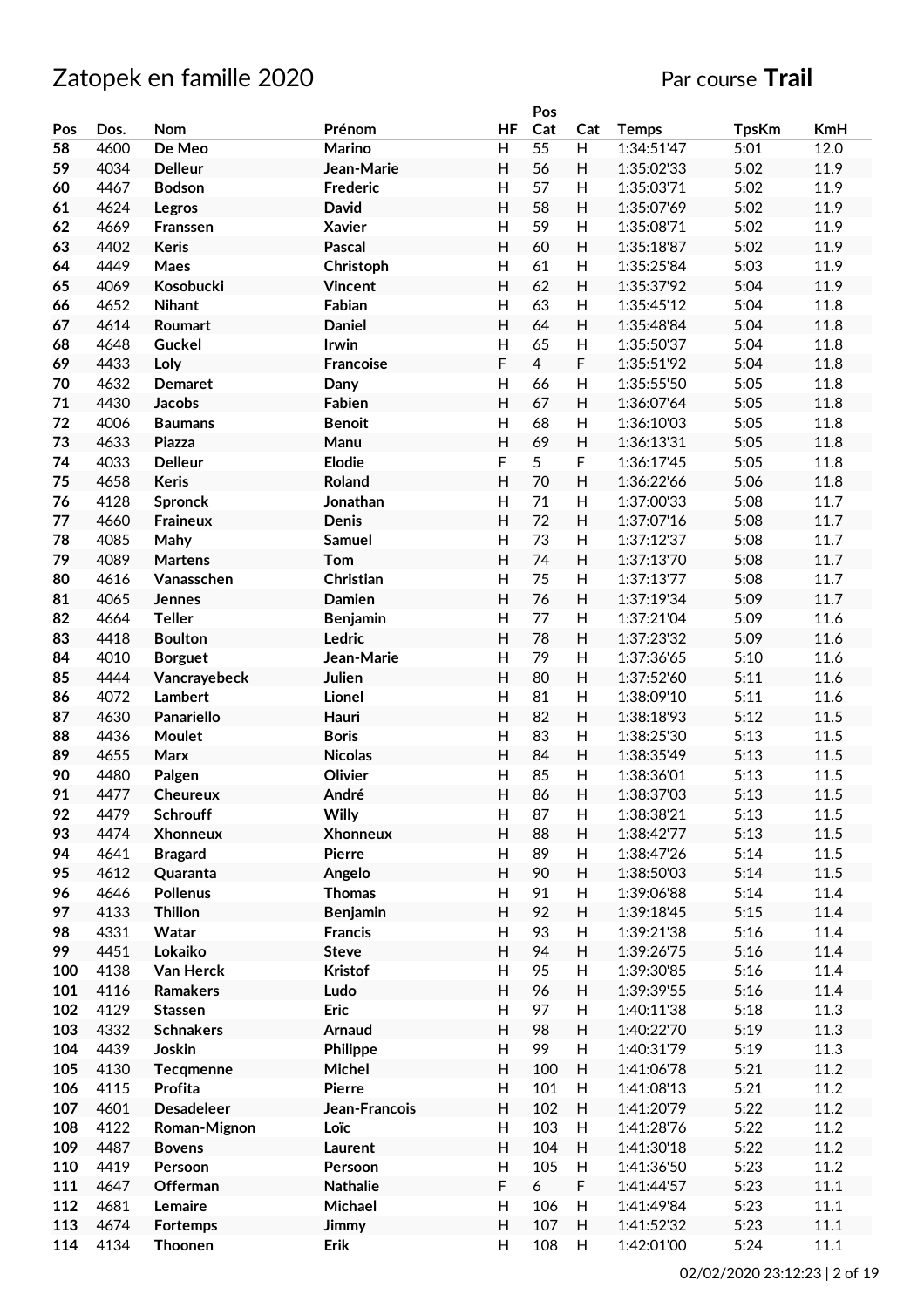|     |      |                   |                 |                           | Pos            |                           |              |              |      |
|-----|------|-------------------|-----------------|---------------------------|----------------|---------------------------|--------------|--------------|------|
| Pos | Dos. | Nom               | Prénom          | <b>HF</b>                 | Cat            | Cat                       | <b>Temps</b> | <b>TpsKm</b> | KmH  |
| 115 | 4066 | <b>Joiris</b>     | Joseph          | H                         | 109            | H                         | 1:42:14'09   | 5:25         | 11.1 |
| 116 | 4146 | Voncken           | Michel          | H                         | 110            | H                         | 1:42:20'90   | 5:25         | 11.1 |
| 117 | 4075 | Lefebvre          | <b>Pascal</b>   | H                         | 111            | H                         | 1:42:35'24   | 5:26         | 11.1 |
| 118 | 4627 |                   | <b>Pascal</b>   | H                         | 112            | H                         | 1:42:36'27   | 5:26         | 11.1 |
|     |      | Roomans           |                 |                           |                |                           |              |              |      |
| 119 | 4618 | Lognard           | Michael         | H                         | 113            | H                         | 1:42:38'55   | 5:26         | 11.0 |
| 120 | 4468 | <b>Derrock</b>    | Phlippe         | H                         | 114            | H                         | 1:42:41'78   | 5:26         | 11.0 |
| 121 | 4001 | <b>Meertens</b>   | Fred            | H                         | 115            | H                         | 1:42:41'83   | 5:26         | 11.0 |
| 122 | 4141 | Vandeven          | Sylvain         | $\mathsf{H}$              | 116            | H                         | 1:42:46'27   | 5:26         | 11.0 |
| 123 | 4620 | Jamar             | Philippe        | H                         | 117            | H                         | 1:42:56'29   | 5:27         | 11.0 |
| 124 | 4060 | Heylen            | Ilse            | F                         | $\overline{7}$ | F                         | 1:42:57'03   | 5:27         | 11.0 |
| 125 | 4136 | Van De Cloot      | Davy            | $\overline{H}$            | 118            | H                         | 1:42:59'87   | 5:27         | 11.0 |
| 126 | 4020 | Dauby             | Elisabeth       | F                         | 8              | F                         | 1:43:08'43   | 5:28         | 11.0 |
| 127 | 4328 | Pirenne           | Marc            | $\overline{H}$            | 119            | H                         | 1:43:08'85   | 5:28         | 11.0 |
|     |      |                   |                 |                           |                |                           |              |              |      |
| 128 | 4454 | <b>Bonomo</b>     | Sebastien       | $\mathsf{H}$              | 120            | H                         | 1:43:18'30   | 5:28         | 11.0 |
| 129 | 4113 | Prégardien        | <b>Chris</b>    | H                         | 121            | H                         | 1:43:22'39   | 5:28         | 11.0 |
| 130 | 4645 | Vroomen           | <b>David</b>    | Н                         | 122            | H                         | 1:43:24'80   | 5:28         | 11.0 |
| 131 | 4056 | Hanssen           | Roland          | H                         | 123            | H                         | 1:44:02'44   | 5:30         | 10.9 |
| 132 | 4043 | Fafchamps         | <b>Claudine</b> | F                         | 9              | F                         | 1:44:03'58   | 5:31         | 10.9 |
| 133 | 4635 | <b>Beaujean</b>   | <b>Denis</b>    | $\mathsf{H}$              | 124            | H                         | 1:44:04'88   | 5:31         | 10.9 |
| 134 | 4425 | <b>Nevens</b>     | Christophe      | $\mathsf{H}$              | 125            | H                         | 1:44:25'99   | 5:32         | 10.9 |
| 135 | 4455 | Lahaye            | Marc            | H                         | 126            | H                         | 1:44:33'74   | 5:32         | 10.8 |
| 136 | 4102 | <b>Nivarlet</b>   | Frédéric        | H                         | 127            | H                         | 1:44:47'28   | 5:32         | 10.8 |
| 137 | 4088 | Maréchal          | Christophe      | H                         | 128            | H                         | 1:44:55'15   | 5:33         | 10.8 |
| 138 | 4657 |                   | Michael         | H                         | 129            | H                         | 1:45:05'30   | 5:34         | 10.8 |
|     |      | Georges           |                 |                           |                |                           |              |              |      |
| 139 | 4471 | Verdin            | Frederic        | H                         | 130            | H                         | 1:45:07'59   | 5:34         | 10.8 |
| 140 | 4420 | <b>Breuwer</b>    | Jonathan        | H                         | 131            | H                         | 1:45:14'74   | 5:34         | 10.8 |
| 141 | 4423 | Royen             | Sanny           | H                         | 132            | H                         | 1:45:22'06   | 5:35         | 10.8 |
| 142 | 4663 | Flamand           | Michael         | H                         | 133            | H                         | 1:45:24'53   | 5:35         | 10.8 |
| 143 | 4476 | Collard           | Jean-Paul       | H                         | 134            | H                         | 1:45:36'90   | 5:35         | 10.7 |
| 144 | 4611 | Jean              | Joël            | $\mathsf{H}$              | 135            | H                         | 1:46:13'93   | 5:37         | 10.7 |
| 145 | 4126 | <b>Servais</b>    | <b>Ronalds</b>  | $\mathsf{H}$              | 136            | H                         | 1:46:58'58   | 5:40         | 10.6 |
| 146 | 4070 | <b>Krieken</b>    | Jan             | $\mathsf{H}$              | 137            | Н                         | 1:47:08'49   | 5:40         | 10.6 |
| 147 | 4076 | Legrand           | Luc             | $\overline{H}$            | 138            | H                         | 1:47:51'49   | 5:43         | 10.5 |
| 148 | 4447 | Kennis            | Dominic         | $\mathsf{H}$              | 139            | H                         | 1:48:00'06   | 5:43         | 10.5 |
| 149 | 4679 | Campione          | <b>Juliette</b> | F                         | 10             | F                         | 1:48:02'01   | 5:43         | 10.5 |
| 150 | 4011 | <b>Brassine</b>   | <b>Vincent</b>  | H                         | 140            |                           | 1:48:05'41   | 5:43         | 10.5 |
|     |      |                   |                 |                           |                | H                         |              |              |      |
| 151 | 4501 | Daelen            | Vincent         | H                         | 141            | Н                         | 1:48:09'86   | 5:43         | 10.5 |
| 152 | 4644 | Renier            | Philippe        | H                         | 142            | $\boldsymbol{\mathsf{H}}$ | 1:48:21'02   | 5:44         | 10.5 |
| 153 | 4009 | <b>Bonsang</b>    | Gerald          | H                         | 143            | $\boldsymbol{\mathsf{H}}$ | 1:48:25'08   | 5:44         | 10.5 |
| 154 | 4329 | Weickmans         | <b>David</b>    | Н                         | 144            | $\boldsymbol{\mathsf{H}}$ | 1:48:28'57   | 5:44         | 10.5 |
| 155 | 4453 | Houbrechts        | Carlo           | Н                         | 145            | H                         | 1:48:31'63   | 5:44         | 10.4 |
| 156 | 4032 | Delhougne         | <b>Vincent</b>  | $\boldsymbol{\mathsf{H}}$ | 146            | $\mathsf{H}%$             | 1:48:32'85   | 5:44         | 10.4 |
| 157 | 4137 | Van De Vyver      | Kevin           | H                         | 147            | H                         | 1:48:46'00   | 5:45         | 10.4 |
| 158 | 4029 | <b>Debressing</b> | Michel          | $\boldsymbol{\mathsf{H}}$ | 148            | $\boldsymbol{\mathsf{H}}$ | 1:48:49'94   | 5:46         | 10.4 |
| 159 | 4008 | <b>Birti</b>      | <b>Kathleen</b> | F                         | 11             | F                         | 1:48:54'49   | 5:46         | 10.4 |
| 160 | 4483 | Delincé           | <b>Benoit</b>   | Н                         | 149            | Н                         | 1:49:04'16   | 5:46         | 10.4 |
| 161 | 4016 | <b>Collings</b>   | <b>Eric</b>     | H                         | 150            | Н                         | 1:49:04'60   | 5:46         | 10.4 |
|     |      |                   |                 | H                         |                |                           |              |              |      |
| 162 | 4050 | Gillet            | Christian       |                           | 151            | H                         | 1:49:07'54   | 5:46         | 10.4 |
| 163 | 4638 | Poysat            | Georges         | H                         | 152            | H                         | 1:49:09'23   | 5:47         | 10.4 |
| 164 | 4303 | Jowa              | <b>Pierre</b>   | $\mathsf{H}$              | 153            | $\boldsymbol{\mathsf{H}}$ | 1:49:20'44   | 5:47         | 10.4 |
| 165 | 4031 | Delcour           | Ariane          | F                         | 12             | F                         | 1:49:20'68   | 5:47         | 10.4 |
| 166 | 4074 | Leclère           | Corentin        | $\overline{H}$            | 154            | H                         | 1:49:21'53   | 5:47         | 10.4 |
| 167 | 4450 | Marbaise          | <b>Nicolas</b>  | H                         | 155            | $\boldsymbol{\mathsf{H}}$ | 1:49:23'25   | 5:47         | 10.4 |
| 168 | 4125 | Senen             | Christian       | H                         | 156            | $\boldsymbol{\mathsf{H}}$ | 1:49:45'10   | 5:49         | 10.3 |
| 169 | 4460 | Dortu             | Alexandre       | H                         | 157            | Н                         | 1:49:48'58   | 5:49         | 10.3 |
| 170 | 4639 | <b>Dodemont</b>   | <b>Vincent</b>  | H                         | 158            | H                         | 1:49:56'62   | 5:49         | 10.3 |
| 171 | 4629 | <b>Wauters</b>    | Ingrid          | F                         | 13             | F                         | 1:49:57'71   | 5:49         | 10.3 |
|     |      |                   |                 |                           |                |                           |              |              |      |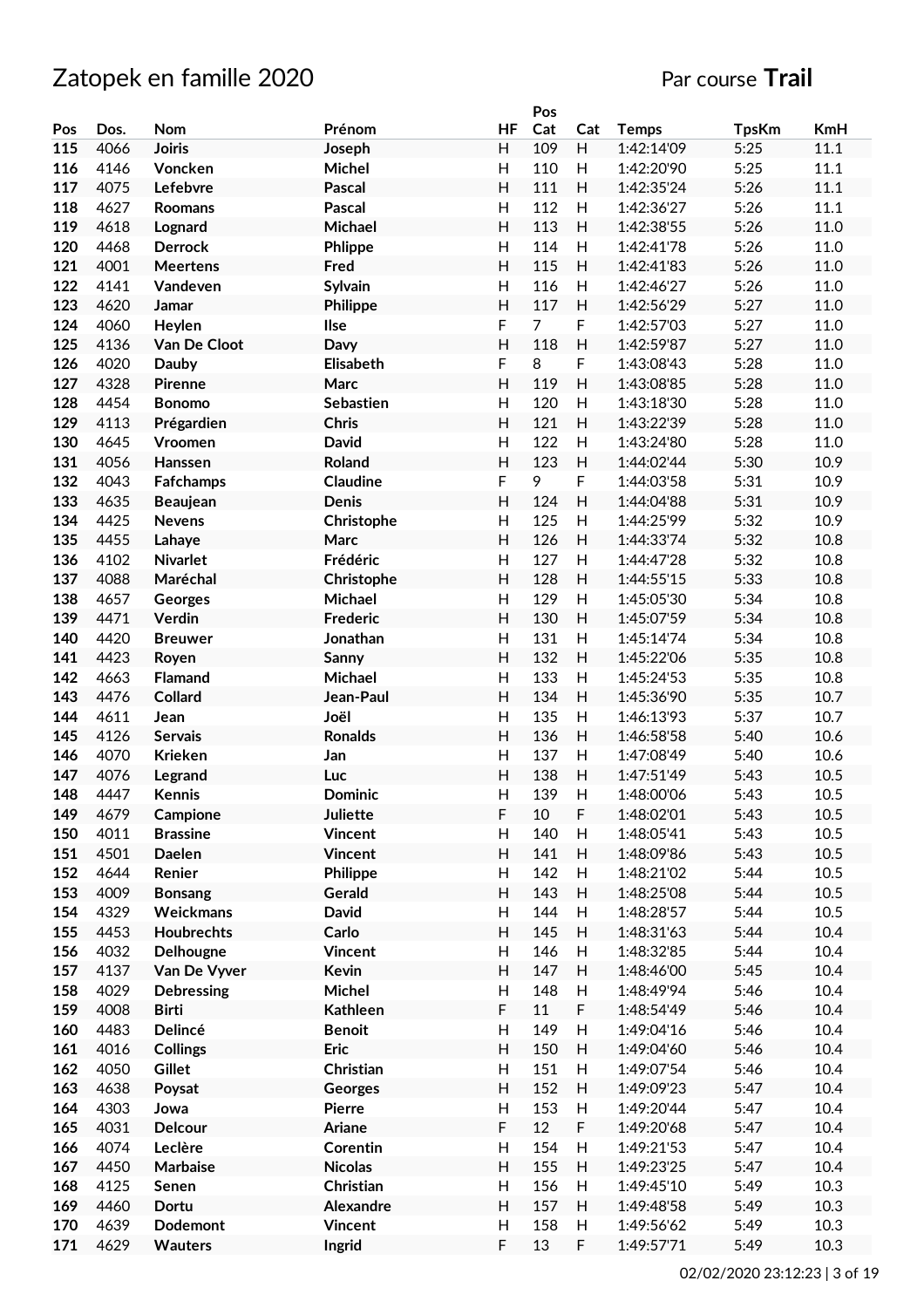|     |      |                   |                 |              | Pos |                           |              |              |      |
|-----|------|-------------------|-----------------|--------------|-----|---------------------------|--------------|--------------|------|
| Pos | Dos. | Nom               | Prénom          | <b>HF</b>    | Cat | Cat                       | <b>Temps</b> | <b>TpsKm</b> | KmH  |
| 172 | 4459 | Dortu             | Jonathan        | H            | 159 | H                         | 1:49:59'80   | 5:49         | 10.3 |
| 173 | 4406 | Daman             | François        | H            | 160 | H                         | 1:50:00'19   | 5:49         | 10.3 |
| 174 | 4405 | Lechance          | Pascal          | H            | 161 | H                         | 1:50:05'96   | 5:50         | 10.3 |
| 175 | 4028 | <b>Debressing</b> | Charlotte       | F            | 14  | F                         | 1:50:10'14   | 5:50         | 10.3 |
| 176 | 4466 | Lhoest            | Jean            | H            | 162 | H                         | 1:50:12'34   | 5:50         | 10.3 |
| 177 | 4083 | Lucatelli         | Jessica         | F            | 15  | F                         | 1:50:18'68   | 5:50         | 10.3 |
|     |      |                   |                 | F            | 16  |                           |              | 5:50         | 10.3 |
| 178 | 4643 | Wuidar            | Sarah           |              |     | F                         | 1:50:23'56   |              |      |
| 179 | 4078 | Lekeu             | Julie           | F            | 17  | F                         | 1:50:25'32   | 5:50         | 10.3 |
| 180 | 4463 | Leclercq          | <b>Sabrina</b>  | Η            | 163 | H                         | 1:50:31'49   | 5:51         | 10.3 |
| 181 | 4621 | Imik              | Sali            | Н            | 164 | H                         | 1:50:54'14   | 5:52         | 10.2 |
| 182 | 4054 | Hankart           | Christophe      | Н            | 165 | H                         | 1:51:01'33   | 5:52         | 10.2 |
| 183 | 4654 | Gyen              | Michael         | H            | 166 | H                         | 1:51:23'70   | 5:53         | 10.2 |
| 184 | 4602 | <b>Dupuis</b>     | Leon-Marie      | F            | 18  | F                         | 1:51:28'84   | 5:54         | 10.2 |
| 185 | 4112 | Piton             | Denis           | Н            | 167 | H                         | 1:52:01'46   | 5:56         | 10.1 |
| 186 | 4327 | Meinguet          | Laurent         | Η            | 168 | Н                         | 1:52:04'99   | 5:56         | 10.1 |
| 187 | 4469 | Vanlitsenborgh    | <b>Gilles</b>   | H            | 169 | H                         | 1:52:08'06   | 5:56         | 10.1 |
| 188 | 4472 | Rennotte          | Raphael         | $\mathsf{H}$ | 170 | H                         | 1:52:18'71   | 5:56         | 10.1 |
| 189 | 4426 | <b>Peters</b>     | <b>Peters</b>   | F            | 19  | F                         | 1:52:20'41   | 5:56         | 10.1 |
| 190 | 4473 | <b>Dumoulin</b>   |                 | H            | 171 | H                         | 1:52:23'34   | 5:57         | 10.1 |
|     |      |                   | Philippe        |              |     |                           |              |              |      |
| 191 | 4413 | Leone             | <b>Pascal</b>   | H            | 172 | H                         | 1:52:28'98   | 5:57         | 10.1 |
| 192 | 4040 | <b>Druart</b>     | <b>Hendrik</b>  | H            | 173 | $\boldsymbol{\mathsf{H}}$ | 1:52:35'36   | 5:58         | 10.1 |
| 193 | 4417 | Hauben            | Eddy            | H            | 174 | H                         | 1:52:38'65   | 5:58         | 10.1 |
| 194 | 4458 | <b>Godinas</b>    | <b>Emilie</b>   | F            | 20  | F                         | 1:52:41'68   | 5:58         | 10.1 |
| 195 | 4607 | Elbouziani        | Mustapha        | H            | 175 | H                         | 1:52:42'42   | 5:58         | 10.1 |
| 196 | 4667 | Ciccarella        | Tony            | H            | 176 | H                         | 1:52:44'70   | 5:58         | 10.1 |
| 197 | 4488 | <b>Schidlo</b>    | <b>Eric</b>     | H            | 177 | H                         | 1:52:53'88   | 5:58         | 10.0 |
| 198 | 4061 | Heyvaert          | Ignace          | Η            | 178 | H                         | 1:52:55'63   | 5:58         | 10.0 |
| 199 | 4661 | Vanherck          | Rudi            | H            | 179 | H                         | 1:52:56'54   | 5:59         | 10.0 |
| 200 | 4649 | <b>Defauwes</b>   | <b>Benoit</b>   | H            | 180 | H                         | 1:52:58'29   | 5:59         | 10.0 |
| 201 | 4489 | <b>Nyssen</b>     | <b>Alain</b>    | Н            | 181 | H                         | 1:52:59'87   | 5:59         | 10.0 |
| 202 | 4149 |                   |                 | $\mathsf{H}$ | 182 |                           |              |              |      |
|     |      | Wegria            | <b>Francois</b> |              |     | H                         | 1:53:00'61   | 5:59         | 10.0 |
| 203 | 4135 | Valdes            | Fabian          | Η            | 183 | H                         | 1:53:06'82   | 5:59         | 10.0 |
| 204 | 4665 | <b>Petriaux</b>   | Marc            | H            | 184 | H                         | 1:53:24'98   | 6:00         | 10.0 |
| 205 | 4063 | Jacquet           | <b>Caroline</b> | F            | 21  | F                         | 1:53:25'75   | 6:00         | 10.0 |
| 206 | 4300 | Iserentant        | Carine          | F            | 22  | F                         | 1:53:30'75   | 6:01         | 10.0 |
| 207 | 4044 | Fossoul           | Raphaël         | Н            | 185 | H                         | 1:53:32'63   | 6:01         | 10.0 |
| 208 | 4400 | Vanaschen         | <b>Vincent</b>  | H            | 186 | H                         | 1:53:46'69   | 6:01         | 10.0 |
| 209 | 4619 | Nassen            | Daniel          | H            | 187 | $\boldsymbol{\mathsf{H}}$ | 1:53:49'57   | 6:01         | 10.0 |
| 210 | 4108 | Peterkenne        | Gaetan          | H            | 188 | $\boldsymbol{\mathsf{H}}$ | 1:53:55'53   | 6:02         | 10.0 |
| 211 | 4302 | <b>Dauphin</b>    | Cedric          | H            | 189 | H                         | 1:54:23'28   | 6:03         | 9.9  |
| 212 | 4671 | Lince             | Guy             | Н            | 190 | H                         | 1:54:46'25   | 6:04         | 9.9  |
| 213 | 4014 | Cloes             | Raphaël         | H            | 191 | $\boldsymbol{\mathsf{H}}$ | 1:54:55'33   | 6:05         | 9.9  |
| 214 | 4609 | Deroanne          | <b>Frederic</b> | H            | 192 | $\mathsf{H}%$             | 1:54:58'83   | 6:05         | 9.9  |
| 215 | 4096 | Monami            | <b>Benoit</b>   | H            | 193 | $\boldsymbol{\mathsf{H}}$ | 1:55:02'75   | 6:05         | 9.9  |
|     |      |                   |                 |              |     |                           |              |              |      |
| 216 | 4424 | <b>Smets</b>      | Frank           | Н            | 194 | H                         | 1:55:17'65   | 6:06         | 9.8  |
| 217 | 4461 | Marchal           | <b>Xavier</b>   | H            | 195 | H                         | 1:55:28'05   | 6:07         | 9.8  |
| 218 | 4007 | <b>Biemar</b>     | Laurent         | H            | 196 | H                         | 1:55:30'94   | 6:07         | 9.8  |
| 219 | 4121 | Rogister          | Marieve         | F            | 23  | F                         | 1:55:51'31   | 6:08         | 9.8  |
| 220 | 4435 | Van Hespen        | <b>Benoit</b>   | $\mathsf{H}$ | 197 | $\mathsf{H}%$             | 1:56:26'68   | 6:10         | 9.7  |
| 221 | 4422 | <b>Delvigne</b>   | Jean Francois   | H            | 198 | H                         | 1:58:01'74   | 6:14         | 9.6  |
| 222 | 4429 | Jacobs            | <b>Teddy</b>    | Н            | 199 | H                         | 1:58:08'84   | 6:15         | 9.6  |
| 223 | 4304 | Frippiat          | Julien          | H            | 200 | $\boldsymbol{\mathsf{H}}$ | 1:58:35'21   | 6:16         | 9.6  |
| 224 | 4410 | <b>Schillings</b> | Valery          | H            | 201 | $\mathsf{H}%$             | 1:58:43'24   | 6:17         | 9.6  |
| 225 | 4118 | Renard            | Sonia           | F            | 24  | F                         | 1:59:03'80   | 6:18         | 9.5  |
| 226 | 4119 | Reynders          | <b>Kurt</b>     | Н            | 202 | H                         | 1:59:04'41   | 6:18         | 9.5  |
|     |      |                   |                 | H            | 203 |                           |              |              | 9.5  |
| 227 | 4428 | Hanquet           | <b>Yves</b>     |              |     | H                         | 1:59:05'61   | 6:18         |      |
| 228 | 4443 | Clerx             | Renaud          | H            | 204 | H                         | 1:59:23'61   | 6:19         | 9.5  |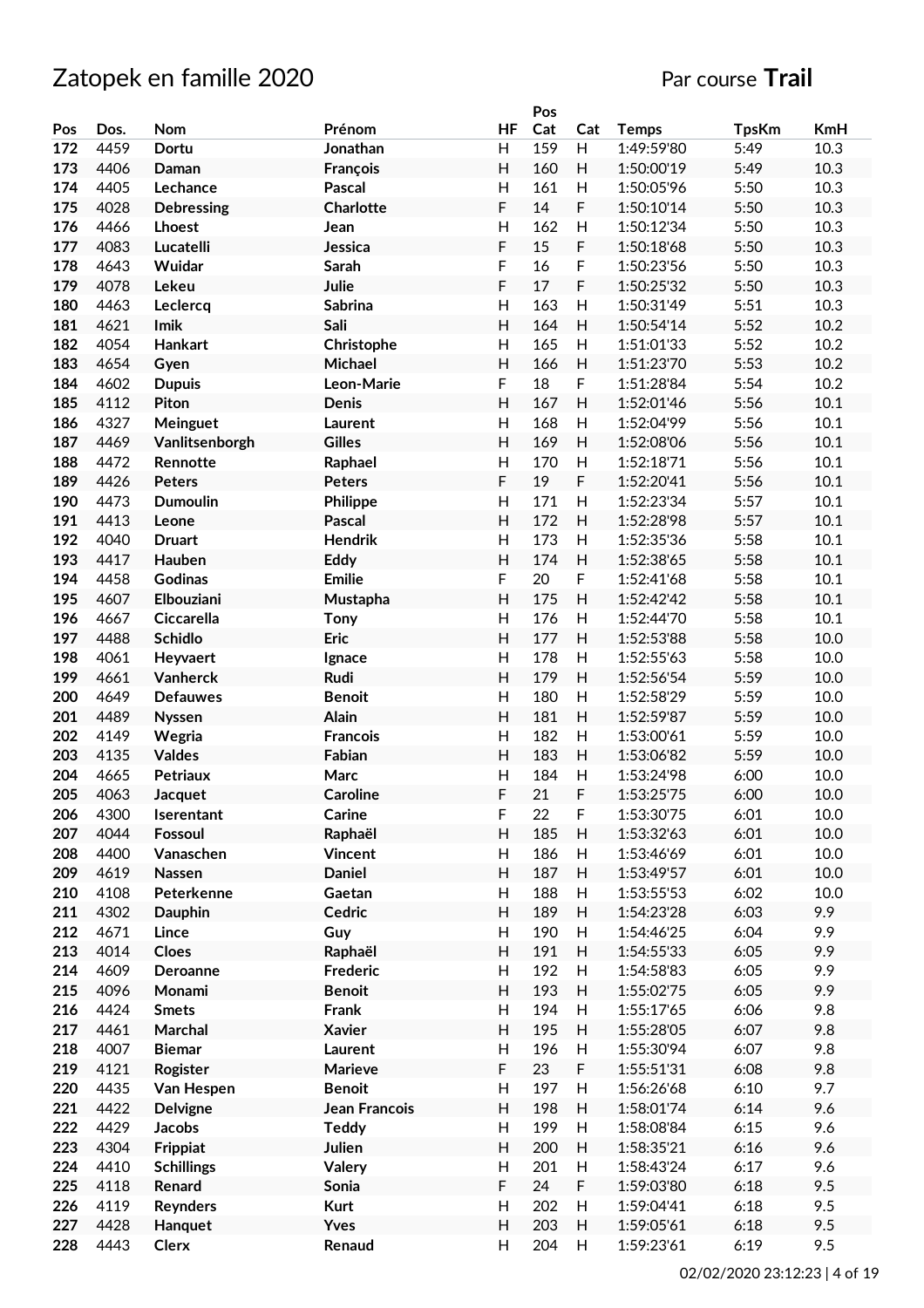|     |      |                     |                        |                           | Pos |                           |              |              |     |
|-----|------|---------------------|------------------------|---------------------------|-----|---------------------------|--------------|--------------|-----|
| Pos | Dos. | <b>Nom</b>          | Prénom                 | <b>HF</b>                 | Cat | Cat                       | <b>Temps</b> | <b>TpsKm</b> | KmH |
| 229 | 4048 | Germain             | <b>Christine</b>       | F                         | 25  | $\mathsf F$               | 1:59:28'60   | 6:19         | 9.5 |
| 230 | 4024 | De Bruyne           | Jean-Marc              | H                         | 205 | H                         | 1:59:33'29   | 6:20         | 9.5 |
| 231 | 4025 | De Bruyne           | Sophie                 | F                         | 26  | F                         | 1:59:33'32   | 6:20         | 9.5 |
| 232 | 4462 | Labasse             | Alain                  | $\mathsf{H}$              | 206 | H                         | 1:59:35'46   | 6:20         | 9.5 |
| 233 | 4153 | <b>Wuyts</b>        | <b>Nathalie</b>        | F                         | 27  | F                         | 1:59:36'07   | 6:20         | 9.5 |
| 234 | 4086 | Malchair            |                        | $\mathsf{H}$              | 207 | H                         | 1:59:40'76   | 6:20         | 9.5 |
|     |      |                     | <b>Stephane</b>        |                           |     |                           |              |              |     |
| 235 | 4106 | <b>Parisse</b>      | Christian              | H                         | 208 | H                         | 1:59:43'05   | 6:20         | 9.5 |
| 236 | 4486 | Castagnetti         | Castagnetti            | $\mathsf{H}$              | 209 | H                         | 1:59:47'43   | 6:20         | 9.5 |
| 237 | 4401 | Gourdange           | <b>Xavier</b>          | H                         | 210 | H                         | 1:59:49'68   | 6:20         | 9.5 |
| 238 | 4485 | <b>Delarbre</b>     | <b>Patrick</b>         | $\mathsf{H}$              | 211 | H                         | 1:59:49'75   | 6:20         | 9.5 |
| 239 | 4038 | Douin               | Serge                  | H                         | 212 | H                         | 1:59:59'35   | 6:21         | 9.5 |
| 240 | 4452 | Servais             | Remy                   | $\mathsf{H}$              | 213 | H                         | 1:59:59'37   | 6:21         | 9.5 |
| 241 | 4091 | Melon               | Julien                 | $\mathsf{H}$              | 214 | H                         | 1:59:59'62   | 6:21         | 9.5 |
| 242 | 4002 | Simon               | Gil                    | $\mathsf{H}$              | 215 | H                         | 2:00:02'91   | 6:21         | 9.4 |
| 243 | 4334 | Penay               | Laurent                | $\mathsf{H}$              | 216 | H                         | 2:00:05'56   | 6:21         | 9.4 |
| 244 | 4333 | Mathoul             | Christophe             | Н                         | 217 | H                         | 2:00:07'27   | 6:22         | 9.4 |
| 245 | 4465 | Lhoest              | Sarah                  | F                         | 28  | F                         | 2:00:12'43   | 6:22         | 9.4 |
| 246 | 4622 | Legros              | Pascal                 | H                         | 218 | H                         | 2:00:12'57   | 6:22         | 9.4 |
| 247 | 4481 | <b>Bruwier</b>      | Alexandre              | $\overline{H}$            | 219 | H                         | 2:00:14'09   | 6:22         | 9.4 |
|     |      |                     | <b>Didier</b>          | $\overline{H}$            | 220 |                           | 2:00:22'82   |              |     |
| 248 | 4052 | Guillemard          |                        |                           |     | H                         |              | 6:22         | 9.4 |
| 249 | 4653 | <b>Nihant</b>       | <b>Florent</b>         | H                         | 221 | H                         | 2:00:36'18   | 6:23         | 9.4 |
| 250 | 4404 | <b>Delire</b>       | Alain                  | $\overline{H}$            | 222 | H                         | 2:00:37'15   | 6:23         | 9.4 |
| 251 | 4623 | <b>Brpson</b>       | <b>Kathy</b>           | F                         | 29  | F                         | 2:00:39'71   | 6:23         | 9.4 |
| 252 | 4035 | Denis               | <b>Francois-Xavier</b> | $\mathsf{H}$              | 223 | H                         | 2:00:52'72   | 6:24         | 9.4 |
| 253 | 4412 | <b>Steffens</b>     | <b>Guillaume</b>       | H                         | 224 | H                         | 2:01:01'67   | 6:24         | 9.4 |
| 254 | 4411 | <b>Dechene</b>      | Jonas                  | H                         | 225 | H                         | 2:01:03'70   | 6:25         | 9.4 |
| 255 | 4005 | <b>Baiamonte</b>    | <b>Nathalie</b>        | F                         | 30  | F                         | 2:01:11'06   | 6:25         | 9.4 |
| 256 | 4608 | Heuschen            | Eric                   | $\mathsf{H}$              | 226 | H                         | 2:01:28'99   | 6:26         | 9.3 |
| 257 | 4478 | <b>Steuckers</b>    | Danid                  | H                         | 227 | H                         | 2:01:38'88   | 6:26         | 9.3 |
| 258 | 4603 | Leclerc             | Yannick                | $\mathsf{H}$              | 228 | H                         | 2:01:39'10   | 6:26         | 9.3 |
| 259 | 4636 | Humblet             | <b>Patrick</b>         | $\overline{H}$            | 229 | H                         | 2:01:44'49   | 6:26         | 9.3 |
| 260 | 4637 | <b>Bosseloir</b>    | <b>Annick</b>          | F                         | 31  | F                         | 2:01:47'39   | 6:26         | 9.3 |
| 261 | 4144 | <b>Vieslet</b>      | <b>Bernard</b>         | $\overline{H}$            | 230 | H                         | 2:01:51'22   | 6:27         | 9.3 |
| 262 | 4442 | <b>Belleflamme</b>  | Pascale                | F                         | 32  | F                         | 2:01:58'80   | 6:27         | 9.3 |
|     |      |                     |                        |                           | 33  |                           |              | 6:27         | 9.3 |
| 263 | 4093 | Mevissen            | Sophie                 | F                         |     | F                         | 2:01:59'37   |              |     |
| 264 | 4064 | Janssen             | Pieter                 | H                         | 231 | H                         | 2:01:59'54   | 6:27         | 9.3 |
| 265 | 4617 | Randaxhe            | <b>Francois</b>        | H                         | 232 | H                         | 2:02:00'63   | 6:28         | 9.3 |
| 266 | 4464 | Marcotty            | Jerome                 | H                         | 233 | H                         | 2:02:56'01   | 6:30         | 9.2 |
| 267 | 4058 | <b>Hardy</b>        | <b>Virginie</b>        | F                         | 34  | $\mathsf F$               | 2:03:21'92   | 6:32         | 9.2 |
| 268 | 4668 | Calderara           | <b>Vincent</b>         | Н                         | 234 | $\boldsymbol{\mathsf{H}}$ | 2:03:25'55   | 6:32         | 9.2 |
| 269 | 4042 | Fabry               | Léon                   | $\mathsf{H}$              | 235 | H                         | 2:03:30'82   | 6:32         | 9.2 |
| 270 | 4408 | Fafchamps           | <b>Christine</b>       | F                         | 35  | F                         | 2:03:33'81   | 6:32         | 9.2 |
| 271 | 4071 | Lahaye              | Nadia                  | F                         | 36  | $\mathsf F$               | 2:03:42'01   | 6:32         | 9.2 |
| 272 | 4055 | Hanssen             | Aurore                 | F                         | 37  | $\mathsf F$               | 2:03:42'47   | 6:33         | 9.2 |
| 273 | 4306 | <b>Bartholomeus</b> | <b>Nicolas</b>         | $\mathsf{H}$              | 236 | H                         | 2:04:02'88   | 6:34         | 9.1 |
| 274 | 4438 | Goffin              | Frederic               | Н                         | 237 | H                         | 2:04:04'47   | 6:34         | 9.1 |
| 275 | 4305 | Camus               | <b>Bertrand</b>        | H                         | 238 | H                         | 2:04:06'45   | 6:34         | 9.1 |
| 276 | 4626 | Cretry              | Freperic               | $\boldsymbol{\mathsf{H}}$ | 239 | H                         | 2:04:11'55   | 6:34         | 9.1 |
| 277 | 4037 | Dochain             |                        | F                         | 38  | $\mathsf F$               | 2:04:22'05   | 6:35         | 9.1 |
|     |      |                     | Thuyen                 | $\overline{\mathsf{H}}$   | 240 |                           |              |              |     |
| 278 | 4446 | Roex                | <b>Tony</b>            |                           |     | $\boldsymbol{\mathsf{H}}$ | 2:04:47'05   | 6:36         | 9.1 |
| 279 | 4445 | <b>Baguette</b>     | <b>Caroline</b>        | F                         | 39  | F                         | 2:04:48'90   | 6:36         | 9.1 |
| 280 | 4080 | Lenart              | <b>Benoît</b>          | $\overline{\mathsf{H}}$   | 241 | H                         | 2:04:59'55   | 6:37         | 9.1 |
| 281 | 4039 | <b>Driesen</b>      | Geneviève              | F                         | 40  | F                         | 2:05:00'20   | 6:37         | 9.1 |
| 282 | 4148 | Wegnez              | Audrey                 | F                         | 41  | $\mathsf F$               | 2:05:05'09   | 6:37         | 9.1 |
| 283 | 4110 | <b>Pinsart</b>      | <b>Vincent</b>         | $\mathsf{H}$              | 242 | H                         | 2:05:07'63   | 6:37         | 9.1 |
| 284 | 4659 | <b>Stas</b>         | Veronique              | F                         | 42  | $\mathsf F$               | 2:05:43'10   | 6:39         | 9.0 |
| 285 | 4448 | <b>Bruvwier</b>     | <b>Pierre</b>          | H                         | 243 | $\boldsymbol{\mathsf{H}}$ | 2:05:56'95   | 6:40         | 9.0 |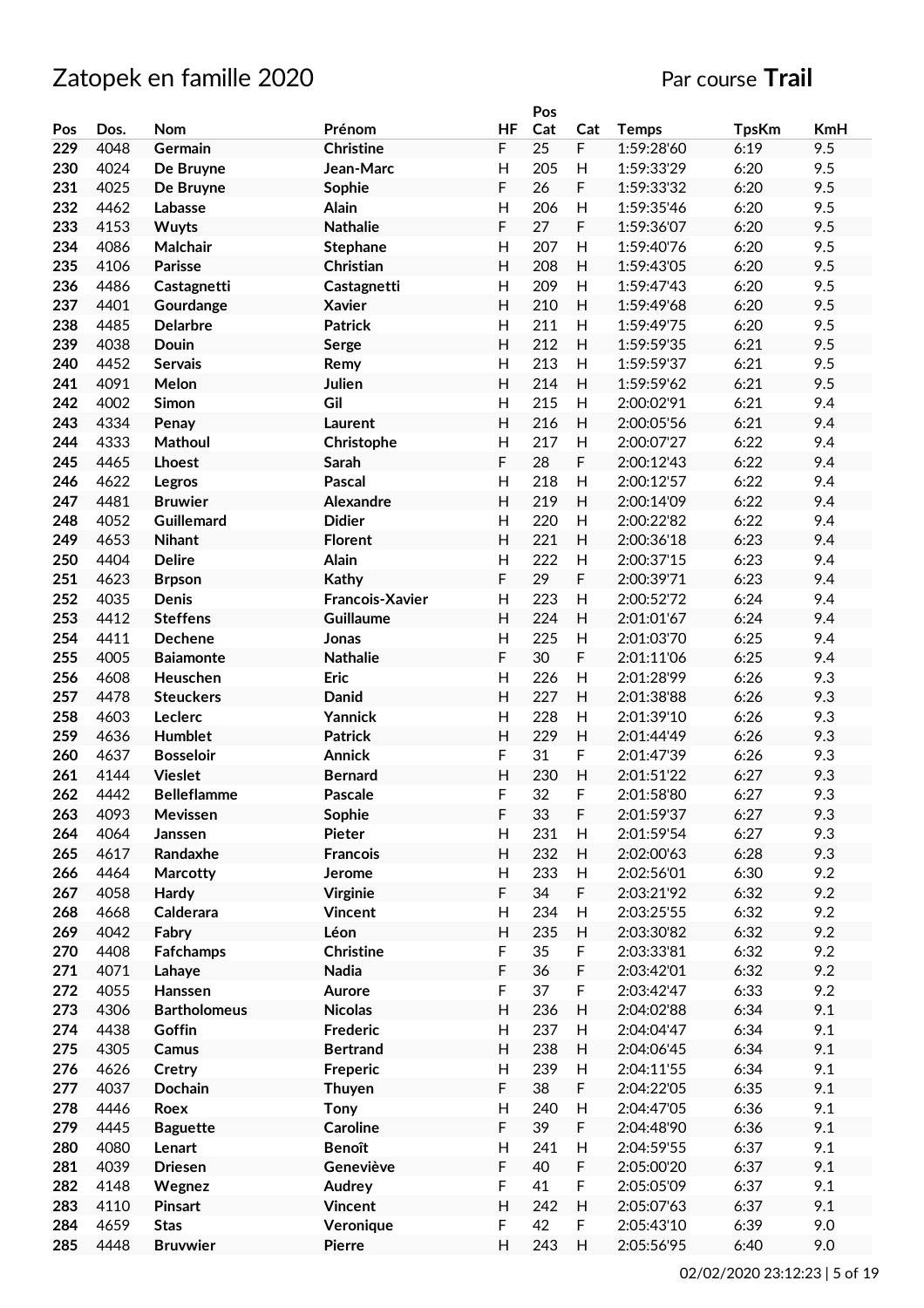|     |      |                  |                      |    | Pos |     |            |              |     |
|-----|------|------------------|----------------------|----|-----|-----|------------|--------------|-----|
| Pos | Dos. | <b>Nom</b>       | Prénom               | ΗF | Cat | Cat | Temps      | <b>TpsKm</b> | KmH |
| 286 | 4023 | De Brouwer       | <b>Florence</b>      | F  | 43  | F   | 2:06:52'74 | 6:43         | 8.9 |
| 287 | 4026 | De Donder        | <b>Bart</b>          | Н  | 244 | H   | 2:07:30'97 | 6:45         | 8.9 |
| 288 | 4650 | <b>Meertens</b>  | <b>Christelle</b>    | F  | 44  | F   | 2:07:42'86 | 6:46         | 8.9 |
| 289 | 4416 | Hamaide          | <b>Thierry</b>       | H  | 245 | H   | 2:07:45'49 | 6:46         | 8.9 |
| 290 | 4470 | Rappe            | <b>Caroline</b>      | F  | 45  | F   | 2:07:56'31 | 6:46         | 8.9 |
| 291 | 4017 | Crahay           | Fabienne             | F  | 46  | F   | 2:07:58'57 | 6:46         | 8.9 |
| 292 | 4073 | Laurent          | <b>Claire</b>        | F  | 47  | F   | 2:08:05'33 | 6:47         | 8.9 |
| 293 | 4041 | <b>Dufrasne</b>  | J P                  | H  | 246 | H   | 2:13:20'13 | 7:03         | 8.5 |
| 294 | 4676 | <b>Scattone</b>  | Gregory              | Н  | 247 | H   | 2:14:20'63 | 7:07         | 8.4 |
| 295 | 4677 | Parreira         | <b>Miguel</b>        | н  | 248 | H   | 2:14:21'37 | 7:07         | 8.4 |
| 296 | 4675 | Marechal         | <b>Jerome</b>        | Н  | 249 | H   | 2:14:23'04 | 7:07         | 8.4 |
| 297 | 4656 | <b>Schifand</b>  | Roger                | Н  | 250 | H   | 2:15:08'23 | 7:09         | 8.4 |
| 298 | 4143 | Veneziano        | Carine               | F  | 48  | F   | 2:15:08'38 | 7:09         | 8.4 |
| 299 | 4142 | <b>Vanesse</b>   | Jean Denis           | н  | 251 | H   | 2:15:59'44 | 7:12         | 8.3 |
| 300 | 4098 | Moonen           | Sanne                | F  | 49  | F   | 2:20:04'01 | 7:25         | 8.1 |
| 301 | 4084 | <b>Magermans</b> | Kevin                | н  | 252 | H   | 2:21:06'51 | 7:28         | 8.0 |
| 302 | 4100 | <b>Navez</b>     | Manon                | F  | 50  | F   | 2:21:42'76 | 7:30         | 8.0 |
| 303 | 4059 | <b>Heklinger</b> | <b>Sylvain</b>       | Н  | 253 | H   | 2:23:29'09 | 7:35         | 7.9 |
| 304 | 4109 | <b>Peters</b>    | Gene                 | F  | 51  | F   | 2:23:29'38 | 7:35         | 7.9 |
| 305 | 4152 | <b>Willot</b>    | Anne                 | F  | 52  | F   | 2:35:25'32 | 8:13         | 7.3 |
| 306 | 4678 | Puraye           | <b>Alain</b>         | Н  | 254 | H   | 2:37:58'79 | 8:22         | 7.2 |
| 307 | 4099 | <b>Moulin</b>    | <b>Anne-Florence</b> | F  | 53  | F   | 2:38:28'49 | 8:23         | 7.2 |
| 308 | 4139 | Van Impe         | Philippe             | Н  | 255 | H   | 2:49:07'99 | 8:57         | 6.7 |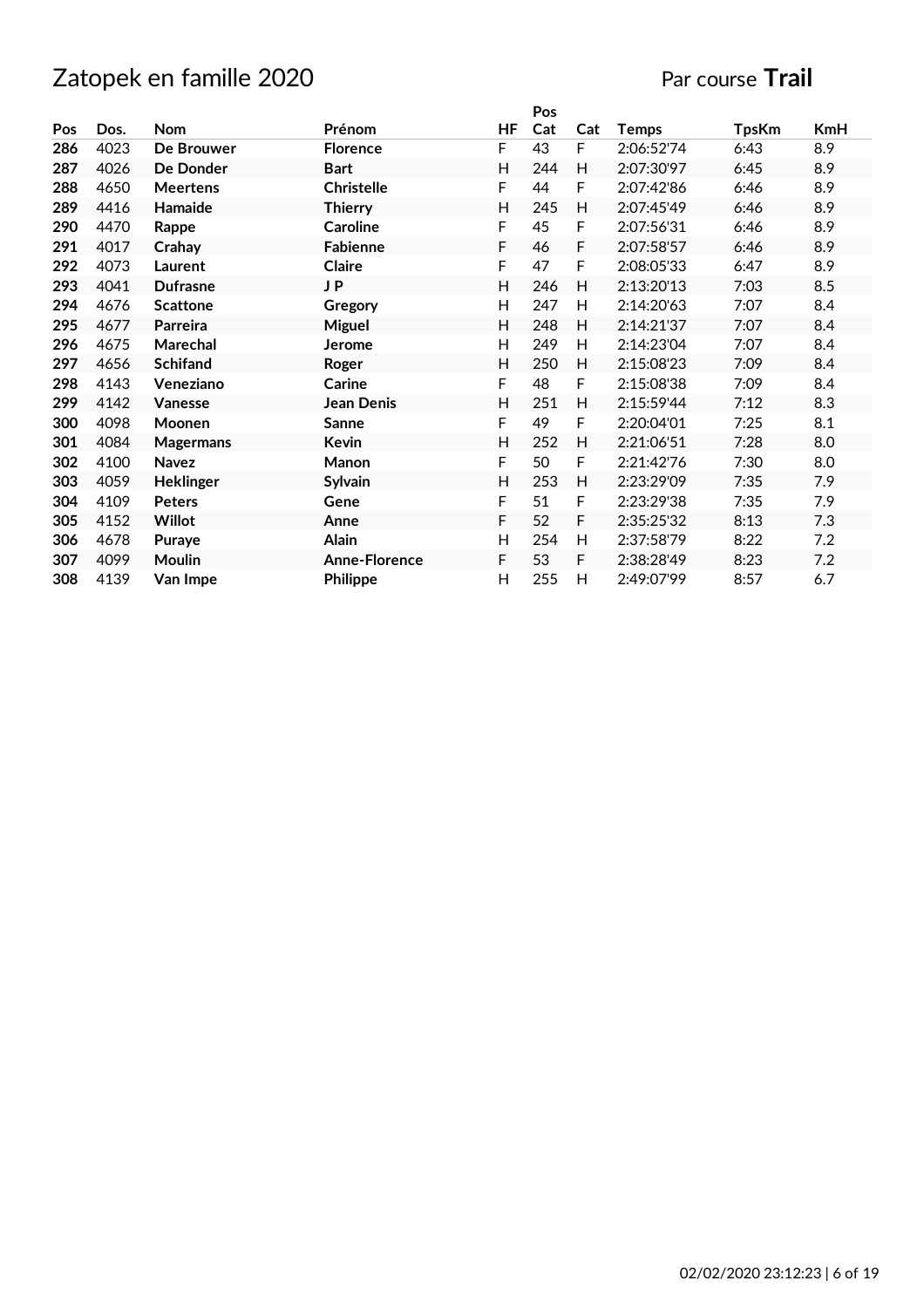# Zatopek en famille 2020 **Par course 6 km**

|                  |      |                   |                |                | Pos            |            |              |              |            |
|------------------|------|-------------------|----------------|----------------|----------------|------------|--------------|--------------|------------|
| Pos              | Dos. | <b>Nom</b>        | Prénom         | <b>HF</b>      | Cat            | Cat        | <b>Temps</b> | <b>TpsKm</b> | <b>KmH</b> |
| $\mathbf{1}$     | 2639 | Vanderputte       | Eddy           | H              | $\mathbf{1}$   | <b>SEH</b> | 0:22:11'52   | 3:25         | 17.6       |
| $\boldsymbol{2}$ | 2630 | <b>Estebez</b>    | <b>Estebez</b> | $\mathsf{H}$   | $\overline{c}$ | <b>SEH</b> | 0:24:32'61   | 3:47         | 15.9       |
| 3                | 2640 | <b>Delcour</b>    | Philippe       | H              | 3              | <b>SEH</b> | 0:25:25'73   | 3:55         | 15.3       |
| 4                | 2633 | Leclercq          | <b>Pierre</b>  | H              | 4              | <b>SEH</b> | 0:25:43'77   | 3:58         | 15.2       |
| 5                | 2575 | <b>Thiebaut</b>   | Wilfried       | H              | 5              | <b>SEH</b> | 0:26:23'69   | 4:04         | 14.8       |
|                  | 2666 | Zambuto           | <b>Thomas</b>  | Н              | 6              | <b>SEH</b> | 0:27:02'63   | 4:10         | 14.4       |
| 6                |      |                   |                |                |                |            |              |              |            |
| $\overline{7}$   | 2631 | <b>Bonsignore</b> | Alexandre      | H              | 7              | <b>SEH</b> | 0:27:18'54   | 4:12         | 14.3       |
| 8                | 2643 | Van Der Kloor     | Robin          | $\overline{H}$ | 8              | <b>SEH</b> | 0:27:26'04   | 4:13         | 14.2       |
| 9                | 2586 | <b>Demoulin</b>   | <b>Fabrice</b> | H              | 9              | <b>SEH</b> | 0:27:35'82   | 4:15         | 14.1       |
| 10               | 2693 | <b>Scohier</b>    | Simon          | $\mathsf{H}$   | $\mathbf{1}$   | <b>ESH</b> | 0:27:45'89   | 4:16         | 14.0       |
| 11               | 2608 | Morovich          | <b>Nicolas</b> | $\overline{H}$ | $\overline{2}$ | <b>ESH</b> | 0:27:48'42   | 4:17         | 14.0       |
| 12               | 2508 | Dobbelstein       | William        | $\overline{H}$ | 3              | <b>ESH</b> | 0:27:54'49   | 4:17         | 14.0       |
| 13               | 2552 | Fracassi          | Olivia         | F              | $\mathbf{1}$   | <b>ESF</b> | 0:28:34'86   | 4:24         | 13.6       |
| 14               | 2551 | Fracassi          | <b>Bruno</b>   | $\overline{H}$ | 10             | <b>SEH</b> | 0:28:36'78   | 4:24         | 13.6       |
| 15               | 2558 | Gomboso           | <b>Justine</b> | F              | $\mathbf{1}$   | <b>SEF</b> | 0:28:47'59   | 4:26         | 13.5       |
| 16               | 2620 | <b>Bergsma</b>    | <b>Benno</b>   | $\mathsf{H}$   | 11             | <b>SEH</b> | 0:29:12'33   | 4:29         | 13.4       |
| 17               | 2617 | <b>Bruwier</b>    | Clara          | F              | $\overline{2}$ | <b>ESF</b> | 0:29:16'51   | 4:30         | 13.3       |
| 18               | 2656 | <b>Backaert</b>   | Alan           | $\overline{H}$ | 12             | <b>SEH</b> |              |              |            |
|                  |      |                   |                |                |                |            | 0:29:20'09   | 4:31         | 13.3       |
| 19               | 2645 | Jaminon           | Christian      | $\overline{H}$ | 13             | <b>SEH</b> | 0:29:27'66   | 4:32         | 13.2       |
| 20               | 2583 | Reul              | <b>Arthur</b>  | $\overline{H}$ | $\overline{4}$ | <b>ESH</b> | 0:29:36'14   | 4:33         | 13.2       |
| 21               | 2522 | Wagelmans         | Nina           | F              | 3              | <b>ESF</b> | 0:29:50'09   | 4:35         | 13.1       |
| 22               | 2596 | Locht             | <b>Alexis</b>  | H              | 5              | <b>ESH</b> | 0:29:54'33   | 4:36         | 13.0       |
| 23               | 2636 | <b>Trinon</b>     | Aubry          | H              | 6              | <b>ESH</b> | 0:30:19'62   | 4:40         | 12.9       |
| 24               | 2647 | Franck            | Louis          | $\mathsf{H}$   | $\overline{7}$ | <b>ESH</b> | 0:30:20'08   | 4:40         | 12.9       |
| 25               | 2530 | Jean              | <b>Theo</b>    | H              | 8              | <b>ESH</b> | 0:30:43'07   | 4:44         | 12.7       |
| 26               | 2629 | Vanherpen         | Tristan        | $\mathsf{H}$   | 9              | <b>ESH</b> | 0:30:52'85   | 4:45         | 12.6       |
| 27               | 2618 | <b>Bruwier</b>    | Lucie          | F              | $\overline{4}$ | <b>ESF</b> | 0:31:07'43   | 4:47         | 12.5       |
| 28               | 2580 | Vanvinckenroye    | <b>Bernard</b> | $\mathsf{H}$   | 14             | <b>SEH</b> | 0:31:10'94   | 4:48         | 12.5       |
| 29               | 2519 | Simon             | <b>Victor</b>  | H              | 10             | <b>ESH</b> | 0:31:11'82   | 4:48         | 12.5       |
| 30               | 2537 | Palau             | <b>Bastien</b> | $\mathsf{H}$   | 11             | <b>ESH</b> |              |              | 12.4       |
|                  |      |                   |                |                |                |            | 0:31:25'43   | 4:50         |            |
| 31               | 2695 | <b>Thiry</b>      | Charly         | $\overline{H}$ | 12             | <b>ESH</b> | 0:31:35'10   | 4:52         | 12.3       |
| 32               | 2588 | Carrier           | Jérémy         | $\mathsf{H}$   | 15             | <b>SEH</b> | 0:31:36'95   | 4:52         | 12.3       |
| 33               | 3495 | Gerard            | <b>Clement</b> | H              | 16             | <b>SEH</b> | 0:31:55'08   | 4:55         | 12.2       |
| 34               | 2548 | Dejardin          | Zoé            | F              | 5              | <b>ESF</b> | 0:32:06'86   | 4:56         | 12.1       |
| 35               | 2595 | Marx              | William        | H              | 13             | <b>ESH</b> | 0:32:07'23   | 4:56         | 12.1       |
| 36               | 2509 | Dobbelstein       | <b>Xavier</b>  | H              | 17             | <b>SEH</b> | 0:32:14'60   | 4:58         | 12.1       |
| 37               | 2625 | Fanielle          | <b>Thomas</b>  | H              | 14             | <b>ESH</b> | 0:32:24'00   | 4:59         | 12.0       |
| 38               | 2590 | Carrier           | Christophe     | H              | 18             | <b>SEH</b> | 0:32:27'10   | 4:59         | 12.0       |
| 39               | 2624 | Chevalier         | Luc            | H              | 19             | <b>SEH</b> | 0:32:41'83   | 5:02         | 11.9       |
| 40               | 2503 | <b>Bachy</b>      | Jean           | $\mathsf{H}$   | 15             | <b>ESH</b> | 0:32:43'30   | 5:02         | 11.9       |
| 41               | 2592 | <b>Carrier</b>    | Mathice        | H              | 16             | <b>ESH</b> | 0:32:43'52   | 5:02         | 11.9       |
| 42               | 2512 | Haufroid          | <b>Thomas</b>  | Н              | 17             | <b>ESH</b> | 0:32:45'00   | 5:02         | 11.9       |
|                  |      |                   |                |                |                |            |              |              |            |
| 43               | 2591 | Carrier           | <b>Hugues</b>  | H              | 20             | <b>SEH</b> | 0:32:45'30   | 5:02         | 11.9       |
| 44               | 2507 | Dobbelstein       | Gaël           | Н              | 18             | <b>ESH</b> | 0:32:45'59   | 5:02         | 11.9       |
| 45               | 2506 | <b>Buttino</b>    | Noah           | H              | 19             | <b>ESH</b> | 0:32:54'28   | 5:04         | 11.9       |
| 46               | 2504 | <b>Bachy</b>      | <b>Xavier</b>  | H              | 21             | <b>SEH</b> | 0:33:01'76   | 5:05         | 11.8       |
| 47               | 2505 | <b>Buttino</b>    | Gaetan         | H              | 22             | <b>SEH</b> | 0:33:15'65   | 5:07         | 11.7       |
| 48               | 2638 | <b>Pipeleers</b>  | <b>Brent</b>   | H              | 20             | <b>ESH</b> | 0:33:38'98   | 5:11         | 11.6       |
| 49               | 2602 | Cop               | <b>Aurelie</b> | F              | $\overline{2}$ | <b>SEF</b> | 0:34:31'07   | 5:19         | 11.3       |
| 50               | 2584 | Reul              | Louise         | F              | 6              | <b>ESF</b> | 0:34:37'96   | 5:20         | $11.3\,$   |
| 51               | 2678 | Willems           | <b>Pierre</b>  | $\overline{H}$ | 23             | <b>SEH</b> | 0:35:01'57   | 5:23         | $11.1\,$   |
| 52               | 2578 | Vandeven          | Charlotte      | F              | $\overline{7}$ | <b>ESF</b> | 0:35:12'87   | 5:25         | $11.1\,$   |
| 53               | 2680 | <b>Teney</b>      | Laurence       | F              | 3              | <b>SEF</b> | 0:35:13'34   | 5:25         | 11.1       |
|                  |      |                   |                |                |                |            |              |              |            |
| 54               | 2664 | <b>Dupuis</b>     | Jean Marc      | Н              | 24             | <b>SEH</b> | 0:35:17'90   | 5:26         | 11.0       |
| 55               | 2679 | Willems           | William        | H              | 21             | <b>ESH</b> | 0:35:29'85   | 5:28         | 11.0       |
| 56               | 2565 | Naa               | Christophe     | H              | 25             | <b>SEH</b> | 0:35:43'94   | 5:30         | 10.9       |
| 57               | 2566 | Naa               | Salome         | F              | 8              | <b>ESF</b> | 0:35:44'40   | 5:30         | 10.9       |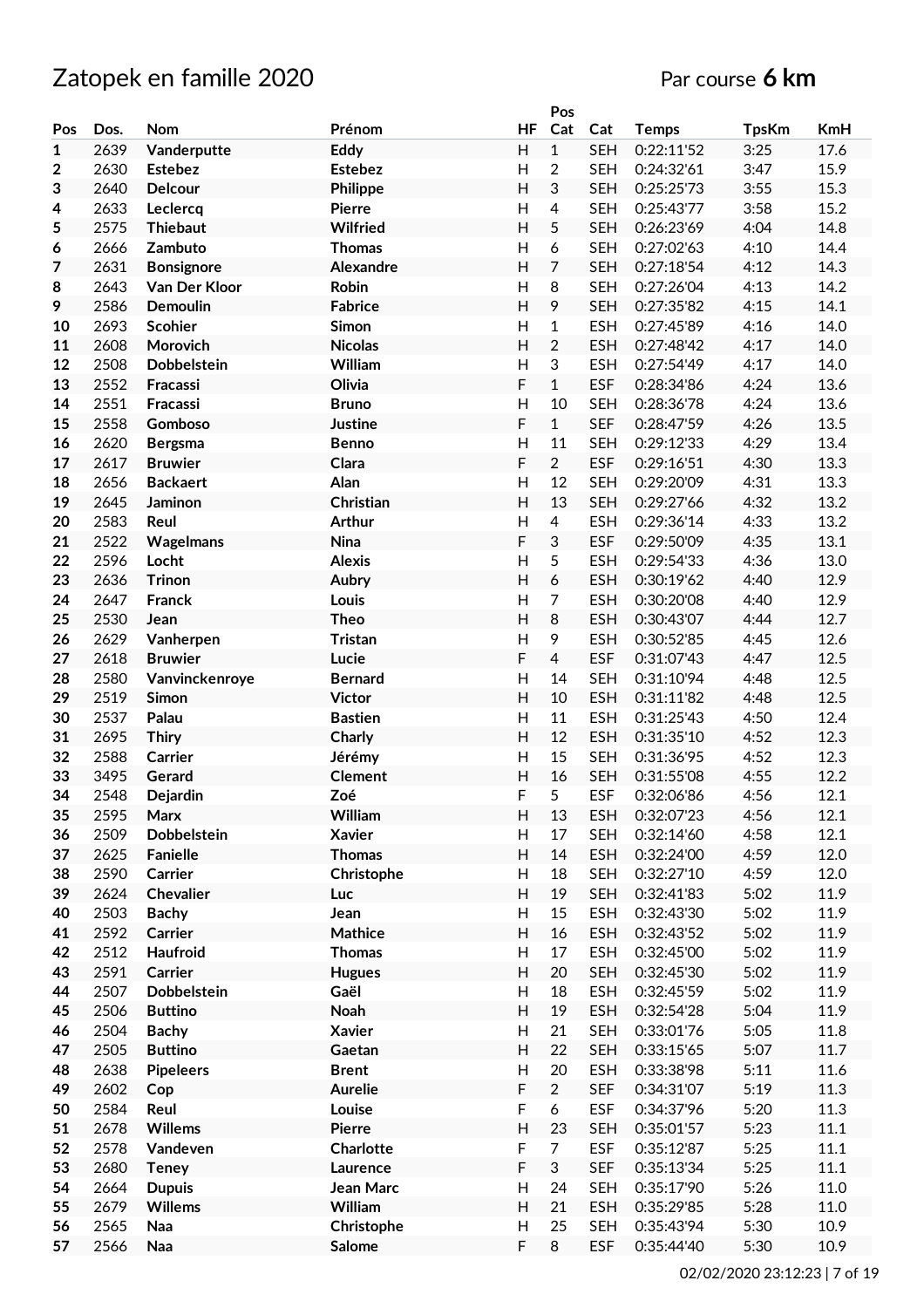|     |      |                      |                 |                | Pos            |            |              |              |      |
|-----|------|----------------------|-----------------|----------------|----------------|------------|--------------|--------------|------|
| Pos | Dos. | <b>Nom</b>           | Prénom          | <b>HF</b>      | Cat            | Cat        | <b>Temps</b> | <b>TpsKm</b> | KmH  |
| 58  | 2515 | Pierard              | Arnaud          | H              | 26             | <b>SEH</b> | 0:36:10'11   | 5:34         | 10.8 |
| 59  | 2653 | Witsel               | Jonathan        | H              | 27             | <b>SEH</b> | 0:36:12'67   | 5:34         | 10.8 |
| 60  | 2668 | Lieutenant           | Lukas           | $\overline{H}$ | 22             | <b>ESH</b> | 0:36:29'43   | 5:37         | 10.7 |
| 61  | 2708 | Laszczak             | Anna            | F              | $\overline{4}$ | <b>SEF</b> | 0:36:38'16   | 5:38         | 10.6 |
| 62  | 2599 | Gyen                 | Cassandre       | F              | 9              | <b>ESF</b> | 0:36:41'87   | 5:39         | 10.6 |
| 63  | 2597 | Marx                 | <b>Heloise</b>  | F              | 10             | <b>ESF</b> | 0:36:42'54   | 5:39         | 10.6 |
|     |      |                      |                 |                |                |            |              |              |      |
| 64  | 2623 | <b>Cicirello</b>     | <b>Sabrina</b>  | F              | 5              | <b>SEF</b> | 0:36:46'02   | 5:40         | 10.6 |
| 65  | 2626 | Goffin               | Lucy            | F              | 6              | <b>SEF</b> | 0:36:47'20   | 5:40         | 10.6 |
| 66  | 2576 | Tuzzolino            | Maeva           | F              | 11             | <b>ESF</b> | 0:36:53'68   | 5:41         | 10.6 |
| 67  | 2521 | Wagelmans            | Félix           | H              | 23             | <b>ESH</b> | 0:36:54'02   | 5:41         | 10.6 |
| 68  | 2611 | Mortier              | Lou-Anne        | F              | 12             | <b>ESF</b> | 0:36:54'69   | 5:41         | 10.6 |
| 69  | 2642 | <b>Budin</b>         | Lola            | F              | 13             | <b>ESF</b> | 0:36:55'62   | 5:41         | 10.6 |
| 70  | 2613 | Tete En L'air        | ?               | $\overline{H}$ | 28             | <b>SEH</b> | 0:37:00'18   | 5:41         | 10.5 |
| 71  | 2606 | <b>Bonvissuto</b>    | Vincenzo        | H              | 29             | <b>SEH</b> | 0:37:03'21   | 5:42         | 10.5 |
| 72  | 2511 | Haufroid             | Maxime          | $\mathsf{H}$   | 24             | <b>ESH</b> | 0:37:11'64   | 5:43         | 10.5 |
| 73  | 2516 | Sauvage              | Loïc            | H              | 25             | <b>ESH</b> | 0:37:19'58   | 5:44         | 10.4 |
| 74  | 2518 | Simon                | Louise          | F              | 14             | <b>ESF</b> | 0:37:22'26   | 5:45         | 10.4 |
| 75  | 2616 | <b>Bruwier</b>       | Emma            | F              | 15             | <b>ESF</b> | 0:37:25'75   | 5:46         | 10.4 |
| 76  | 2641 | <b>Thomas</b>        | Antoine         | $\overline{H}$ | 26             | <b>ESH</b> | 0:37:27'26   | 5:46         | 10.4 |
| 77  | 2701 | Chaineux             | Stephanie       | F              | $\overline{7}$ | <b>SEF</b> | 0:37:30'83   | 5:46         | 10.4 |
| 78  | 2700 | <b>Bragard</b>       | Gaelle          | F              | 8              | <b>SEF</b> | 0:37:32'32   | 5:47         | 10.4 |
| 79  | 2698 | <b>Gabriel</b>       | Marine          | F              | 9              | <b>SEF</b> | 0:37:33'49   | 5:47         | 10.4 |
| 80  | 2658 | <b>Cuipers</b>       | <b>Eline</b>    | F              | 16             | <b>ESF</b> | 0:37:38'56   | 5:47         | 10.4 |
| 81  | 2649 | Ruth                 | <b>Adelin</b>   | $\overline{H}$ | 30             | <b>SEH</b> | 0:37:46'93   | 5:49         | 10.3 |
| 82  | 2691 | Henry                | Elisa           | F              | 10             | <b>SEF</b> | 0:37:58'53   | 5:50         | 10.3 |
| 83  | 2609 |                      | Evy             | F              | 17             | <b>ESF</b> | 0:38:02'63   | 5:51         | 10.3 |
|     |      | Legros               |                 |                | 18             |            |              |              |      |
| 84  | 2543 | <b>Bovy</b>          | Keira           | F              |                | <b>ESF</b> | 0:38:02'85   | 5:51         | 10.3 |
| 85  | 2594 | Hajjar               | Georges         | H              | 27             | <b>ESH</b> | 0:38:19'17   | 5:54         | 10.2 |
| 86  | 2682 | Habets               | <b>Aurelie</b>  | F              | 19             | <b>ESF</b> | 0:38:23'56   | 5:55         | 10.2 |
| 87  | 2707 | Cortis               | Camille         | F              | 20             | <b>ESF</b> | 0:38:29'60   | 5:55         | 10.1 |
| 88  | 2677 | <b>Steinweg</b>      | <b>Didier</b>   | $\mathsf{H}$   | 31             | <b>SEH</b> | 0:38:46'50   | 5:58         | 10.1 |
| 89  | 2621 | Nocern               | Manuel          | $\overline{H}$ | 32             | <b>SEH</b> | 0:38:56'52   | 5:59         | 10.0 |
| 90  | 2589 | Wyart                | Ryan            | Н              | 33             | <b>SEH</b> | 0:38:58'17   | 6:00         | 10.0 |
| 91  | 2569 | Palau                | Raphaël         | Н              | 34             | <b>SEH</b> | 0:39:04'62   | 6:01         | 10.0 |
| 92  | 2646 | Herzet               | Sylvie          | F              | 11             | <b>SEF</b> | 0:39:09'71   | 6:01         | 10.0 |
| 93  | 2659 | <b>Theunens</b>      | Lucas           | Н              | 28             | <b>ESH</b> | 0:39:30'36   | 6:05         | 9.9  |
| 94  | 2572 | Rixhon               | Manon           | F              | 21             | <b>ESF</b> | 0:39:32'23   | 6:05         | 9.9  |
| 95  | 2660 | <b>Neto Lourenco</b> | Jessica         | F              | 12             | <b>SEF</b> | 0:39:33'09   | 6:05         | 9.9  |
| 96  | 2692 | <b>Scohier</b>       | Charlotte       | F              | 22             | <b>ESF</b> | 0:39:51'53   | 6:08         | 9.8  |
| 97  | 2622 | Nocera               | <b>Xavier</b>   | $\mathsf{H}$   | 29             | <b>ESH</b> | 0:40:17'60   | 6:12         | 9.7  |
| 98  | 2710 | <b>Tchidjo</b>       | Oscar           | Н              | 30             | <b>ESH</b> | 0:40:37'17   | 6:15         | 9.6  |
| 99  | 2585 | Masset               | Claude          | F              | 13             | <b>SEF</b> | 0:40:38'35   | 6:15         | 9.6  |
| 100 | 2697 | Paggen               | Marie-Anne      | F              | 14             | <b>SEF</b> | 0:40:48'57   | 6:17         | 9.6  |
| 101 | 2689 | Vanoorschot          | Lola            | F              | 15             | <b>SEF</b> | 0:40:58'79   | 6:18         | 9.5  |
| 102 | 2547 | Decocq               | <b>Benoit</b>   | Н              | 35             | <b>SEH</b> | 0:40:59'11   | 6:19         | 9.5  |
| 103 | 2568 | <b>Nicoll</b>        | Stéphane        | Н              | 36             | <b>SEH</b> | 0:41:00'12   | 6:19         | 9.5  |
| 104 | 2690 | <b>Boeckmans</b>     | <b>Alice</b>    | F              | 23             | <b>ESF</b> | 0:41:26'44   | 6:23         | 9.4  |
| 105 | 2634 | Charlier             | Valerie         | F              | 16             | <b>SEF</b> | 0:41:29'97   | 6:23         | 9.4  |
| 106 | 2635 | <b>Trinon</b>        | Sebastien       | H              | 37             | <b>SEH</b> | 0:41:34'76   | 6:24         | 9.4  |
| 107 | 2694 | Cenne                | Rachel          | F              | 17             | <b>SEF</b> | 0:41:34'80   | 6:24         | 9.4  |
| 108 | 2574 | <b>Tassounte</b>     | Youssef         | Н              | 31             | <b>ESH</b> | 0:41:37'49   | 6:24         | 9.4  |
|     |      |                      |                 |                |                |            |              |              |      |
| 109 | 2604 | Franssen             | <b>Mathias</b>  | H              | 32             | <b>ESH</b> | 0:41:39'91   | 6:25         | 9.4  |
| 110 | 2538 | Franssen             | Lydie           | F              | 24             | <b>ESF</b> | 0:41:47'30   | 6:26         | 9.3  |
| 111 | 2501 | Andrade              | Agnelo          | $\mathsf{H}$   | 38             | <b>SEH</b> | 0:41:51'32   | 6:26         | 9.3  |
| 112 | 2648 | <b>Terron</b>        | <b>Bartho</b>   | Н              | 39             | <b>SEH</b> | 0:41:59'13   | 6:28         | 9.3  |
| 113 | 2652 | Jolly                | <b>Blanche</b>  | F              | 18             | <b>SEF</b> | 0:42:01'04   | 6:28         | 9.3  |
| 114 | 2610 | Martinussen          | <b>Caroline</b> | F              | 19             | <b>SEF</b> | 0:42:08'20   | 6:29         | 9.3  |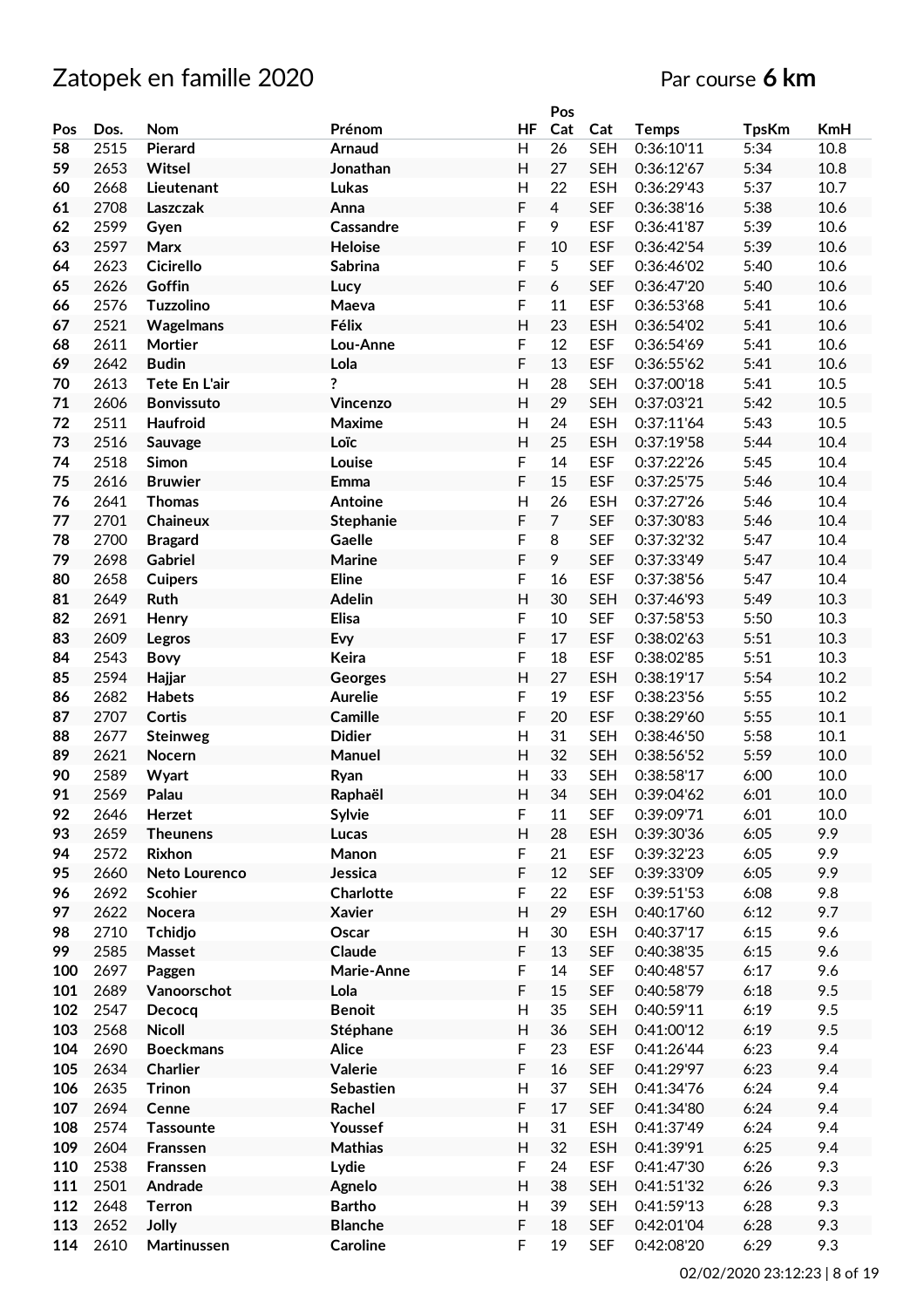|     |      |                   |                   |                | Pos |            |              |              |            |
|-----|------|-------------------|-------------------|----------------|-----|------------|--------------|--------------|------------|
| Pos | Dos. | <b>Nom</b>        | Prénom            | <b>HF</b>      | Cat | Cat        | <b>Temps</b> | <b>TpsKm</b> | <b>KmH</b> |
| 115 | 2605 | Poncin            | Poncin            | F              | 20  | <b>SEF</b> | 0:42:09'75   | 6:29         | 9.2        |
| 116 | 2667 | Lieutenant        | Cedric            | $\overline{H}$ | 40  | <b>SEH</b> | 0:42:17'79   | 6:31         | 9.2        |
| 117 | 2675 | <b>Steinweg</b>   | Emma              | F              | 25  | <b>ESF</b> | 0:42:30'32   | 6:32         | 9.2        |
| 118 | 4403 | <b>Baltus</b>     | <b>Daniel</b>     | $\overline{H}$ | 41  | <b>SEH</b> | 0:42:41'35   | 6:34         | 9.1        |
| 119 | 2671 |                   |                   | F              | 21  | <b>SEF</b> | 0:42:43'05   | 6:34         | 9.1        |
|     |      | <b>Dessouroux</b> | France            |                |     |            |              |              |            |
| 120 | 2529 | Conka             | Alexandre         | H              | 33  | <b>ESH</b> | 0:42:43'25   | 6:34         | 9.1        |
| 121 | 2535 | <b>Pieret</b>     | <b>Gilles</b>     | H              | 34  | <b>ESH</b> | 0:42:43'65   | 6:34         | 9.1        |
| 122 | 2703 | Frisschen         | Inès              | F              | 26  | <b>ESF</b> | 0:42:47'09   | 6:35         | 9.1        |
| 123 | 2676 | <b>Steinweg</b>   | Noa               | H              | 42  | <b>SEH</b> | 0:42:51'51   | 6:35         | 9.1        |
| 124 | 2685 | <b>Fmrert</b>     | Corinne           | F              | 22  | <b>SEF</b> | 0:42:51'59   | 6:35         | 9.1        |
| 125 | 2686 | <b>Albert</b>     | <b>Benoit</b>     | H              | 43  | <b>SEH</b> | 0:42:52'36   | 6:36         | 9.1        |
| 126 | 2665 | Roelandt          | Carine            | F              | 23  | <b>SEF</b> | 0:42:56'88   | 6:37         | 9.1        |
| 127 | 3316 | Vermeersch        | Laetitia          | F              | 24  | <b>SEF</b> | 0:43:07'64   | 6:38         | 9.0        |
| 128 | 2545 | Cremer            | Pascal            | $\overline{H}$ | 44  | <b>SEH</b> | 0:43:11'67   | 6:39         | 9.0        |
| 129 | 2556 | Giot              | Annabel           | F              | 25  | <b>SEF</b> | 0:43:12'53   | 6:39         | 9.0        |
| 130 | 2573 | <b>Tassounte</b>  | <b>Ihssan</b>     | F              | 27  | <b>ESF</b> | 0:43:20'74   | 6:40         | 9.0        |
|     |      |                   |                   |                |     |            |              |              |            |
| 131 | 2669 | <b>Steinweg</b>   | Julie             | F              | 26  | <b>SEF</b> | 0:43:26'14   | 6:41         | 9.0        |
| 132 | 2619 | <b>Kiwet</b>      | Virginie          | F              | 27  | <b>SEF</b> | 0:43:32'57   | 6:42         | 9.0        |
| 133 | 2502 | Andrade           | Edith             | F              | 28  | <b>SEF</b> | 0:43:37'70   | 6:43         | 8.9        |
| 134 | 2510 | <b>Duchesne</b>   | <b>Gabriel</b>    | $\mathsf{H}$   | 35  | <b>ESH</b> | 0:43:44'88   | 6:44         | 8.9        |
| 135 | 2527 | Raets             | Camille           | F              | 28  | <b>ESF</b> | 0:43:49'09   | 6:44         | 8.9        |
| 136 | 2651 | Muolo             | <b>Nathalie</b>   | F              | 29  | <b>SEF</b> | 0:44:12'60   | 6:48         | 8.8        |
| 137 | 2663 | <b>Blavier</b>    | <b>Blavier</b>    | F              | 30  | <b>SEF</b> | 0:44:13'28   | 6:48         | 8.8        |
| 138 | 2598 | Fortemps          | Julie             | F              | 31  | <b>SEF</b> | 0:44:13'60   | 6:48         | 8.8        |
| 139 | 2581 | <b>Zingaro</b>    | <b>Tessa</b>      | F              | 29  | <b>ESF</b> | 0:44:25'56   | 6:50         | 8.8        |
| 140 | 2531 | Monami            | Elena             | F              | 30  | <b>ESF</b> | 0:44:26'93   | 6:50         | 8.8        |
| 141 | 2567 | <b>Nandrin</b>    | Veronique         | F              | 32  | <b>SEF</b> | 0:44:28'04   | 6:50         | 8.8        |
| 142 | 2532 | Hahlouch          | <b>Nour</b>       | F              | 31  | <b>ESF</b> | 0:44:28'68   | 6:50         | 8.8        |
| 143 | 2673 | Renson            | Camille           | F              | 33  | <b>SEF</b> | 0:44:38'28   | 6:52         | 8.7        |
| 144 | 2544 | Chefneux          | Mandy             | F              | 34  | <b>SEF</b> | 0:44:41'84   | 6:53         | 8.7        |
|     |      |                   |                   | F              |     |            | 0:44:50'86   |              |            |
| 145 | 2601 | D'amico           | Raphaëlla         |                | 35  | <b>SEF</b> |              | 6:54         | 8.7        |
| 146 | 2571 | Rasquinet         | Claudine          | F              | 36  | <b>SEF</b> | 0:44:59'75   | 6:55         | 8.7        |
| 147 | 2632 | <b>Duchesne</b>   | Jean-Francois     | H              | 45  | <b>SEH</b> | 0:45:07'03   | 6:56         | 8.6        |
| 148 | 2562 | Louwet            | Margaux           | F              | 37  | <b>SEF</b> | 0:45:26'71   | 6:59         | 8.6        |
| 149 | 2684 | Defourny          | <b>Beatrice</b>   | F              | 38  | <b>SEF</b> | 0:45:33'79   | 7:01         | 8.6        |
| 150 | 2579 | Vandeven          | Félix             | $\mathsf{H}$   | 36  | <b>ESH</b> | 0:45:37'20   | 7:01         | 8.5        |
| 151 | 2607 | Vandeneede        | Melissa           | F              | 39  | <b>SEF</b> | 0:45:38'45   | 7:01         | 8.5        |
| 152 | 2561 | Hugon             | Jennifer          | F              | 40  | <b>SEF</b> | 0:45:39'48   | 7:01         | 8.5        |
| 153 | 2672 | <b>Neufort</b>    | <b>Sharon</b>     | F              | 41  | <b>SEF</b> | 0:45:55'48   | 7:04         | 8.5        |
| 154 | 2614 | <b>Bika</b>       | Silvie            | F              | 42  | <b>SEF</b> | 0:45:59'61   | 7:05         | 8.5        |
| 155 | 2587 | <b>Keyser</b>     | Alycia            | F              | 43  | <b>SEF</b> | 0:46:00'54   | 7:05         | 8.5        |
| 156 | 2670 | D'agostino        | Mauro             | Н              | 46  | <b>SEH</b> | 0:46:01'02   | 7:05         | 8.5        |
| 157 | 2704 | <b>Drouguet</b>   | Cindy             | F              | 44  | <b>SEF</b> | 0:46:08'20   | 7:06         | 8.5        |
| 158 | 2706 | Van Der Ham       | <b>Nils</b>       | H              | 37  | <b>ESH</b> | 0:46:09'48   | 7:06         | 8.4        |
| 159 | 2520 | <b>Smets</b>      | <b>Mattis</b>     | H              | 38  | <b>ESH</b> | 0:46:17'28   | 7:07         | 8.4        |
| 160 | 2662 | <b>Scheers</b>    | Christel          | F              | 45  | <b>SEF</b> | 0:46:32'09   | 7:10         | 8.4        |
| 161 | 2702 | Antoine           | Ingrid            | F              | 46  | <b>SEF</b> | 0:46:49'19   | 7:12         | 8.3        |
|     |      |                   |                   |                |     |            |              |              |            |
| 162 | 2559 | <b>Graillet</b>   | François          | H              | 47  | <b>SEH</b> | 0:46:54'88   | 7:13         | 8.3        |
| 163 | 2600 | <b>Graillet</b>   | Raphaelle         | F              | 32  | <b>ESF</b> | 0:46:56'47   | 7:13         | 8.3        |
| 164 | 2683 | Walraff           | Alexia            | F              | 47  | <b>SEF</b> | 0:46:56'96   | 7:13         | 8.3        |
| 165 | 2564 | Maes              | Sofie             | F              | 48  | <b>SEF</b> | 0:47:14'06   | 7:16         | 8.3        |
| 166 | 2687 | <b>Smets</b>      | Alexandre         | Н              | 48  | <b>SEH</b> | 0:48:10'34   | 7:25         | 8.1        |
| 167 | 2550 | <b>Ernes</b>      | <b>Christelle</b> | F              | 49  | <b>SEF</b> | 0:48:25'33   | 7:27         | 8.1        |
| 168 | 2546 | D'Anna            | Giovanna Vanessa  | F              | 50  | <b>SEF</b> | 0:48:26'21   | 7:27         | 8.1        |
| 169 | 2688 | <b>Smets</b>      | <b>Aurelien</b>   | H              | 39  | <b>ESH</b> | 0:48:27'08   | 7:27         | 8.0        |
| 170 | 2644 | Vermeulen         | Julie             | F              | 51  | <b>SEF</b> | 0:48:29'92   | 7:28         | 8.0        |
| 171 | 2549 | <b>Dutrieux</b>   | <b>Stephanie</b>  | F              | 52  | <b>SEF</b> | 0:48:43'10   | 7:30         | 8.0        |
|     |      |                   |                   |                |     |            |              |              |            |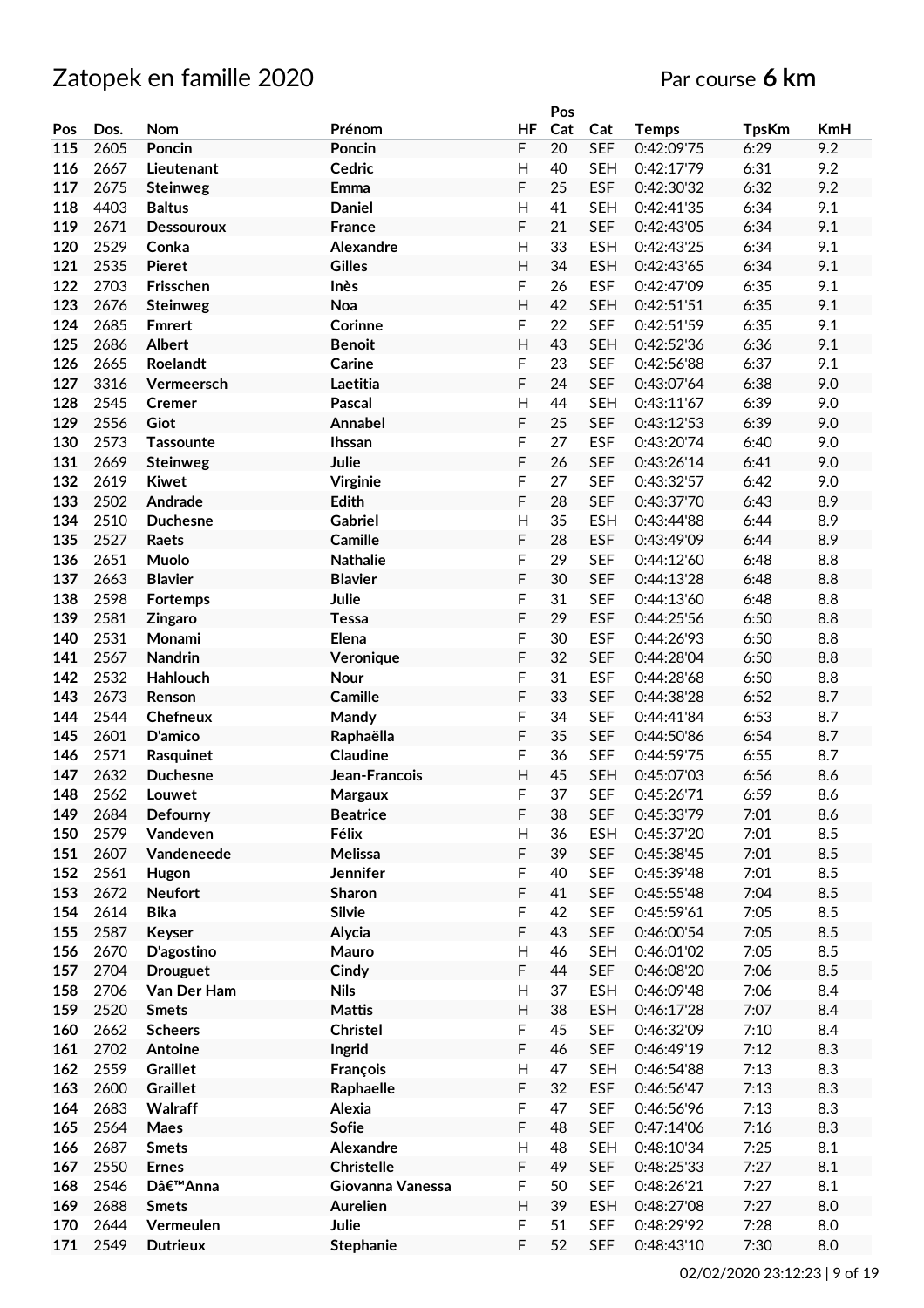|            |      |                     |                |    | Pos |            |              |              |            |
|------------|------|---------------------|----------------|----|-----|------------|--------------|--------------|------------|
| <b>Pos</b> | Dos. | <b>Nom</b>          | Prénom         | ΗF | Cat | Cat        | <b>Temps</b> | <b>TpsKm</b> | <b>KmH</b> |
| 172        | 2681 | <b>Scalco</b>       | Loic           | H  | 40  | <b>ESH</b> | 0:48:47'78   | 7:31         | 8.0        |
| 173        | 2563 | Maenhout            | <b>Aline</b>   | F  | 53  | <b>SEF</b> | 0:48:58'06   | 7:32         | 8.0        |
| 174        | 2628 | Franssen            | <b>Pascale</b> | F  | 54  | <b>SEF</b> | 0:51:55'08   | 7:59         | 7.5        |
| 175        | 3416 | <b>Immerix</b>      | Jean Pierre    | H  | 49  | <b>SEH</b> | 0:52:11'25   | 8:02         | 7.5        |
| 176        | 2526 | Cetinkaya           | <b>Ines</b>    | F  | 33  | <b>ESF</b> | 0:53:11'32   | 8:11         | 7.3        |
| 177        | 2654 | Lamotte             | <b>Mathis</b>  | H  | 41  | <b>ESH</b> | 0:53:30'72   | 8:14         | 7.3        |
| 178        | 2525 | <b>Bourdouxhe</b>   | Romane         | F. | 34  | <b>ESF</b> | 0:55:17'65   | 8:31         | 7.1        |
| 179        | 2528 | <b>Dozin</b>        | Line           | F  | 35  | <b>ESF</b> | 0:55:18'71   | 8:31         | 7.1        |
| 180        | 2612 | Demonceau           | Flo            | F  | 36  | <b>ESF</b> | 0:55:25'02   | 8:32         | 7.0        |
| 181        | 2554 | <b>Gemis-Thomas</b> | Coralie        | F  | 55  | <b>SEF</b> | 0:55:37'27   | 8:34         | 7.0        |
| 182        | 2593 | Van Rysselberghe    | Gaelle         | F. | 56  | <b>SEF</b> | 0:55:37'39   | 8:34         | 7.0        |
| 183        | 2661 | <b>Dozin</b>        | David          | H  | 50  | <b>SEH</b> | 1:00:18'01   | 9:17         | 6.5        |
| 184        | 2709 | <b>Vrijens</b>      | Jerome         | н  | 51  | <b>SEH</b> | 1:02:26'61   | 9:37         | 6.2        |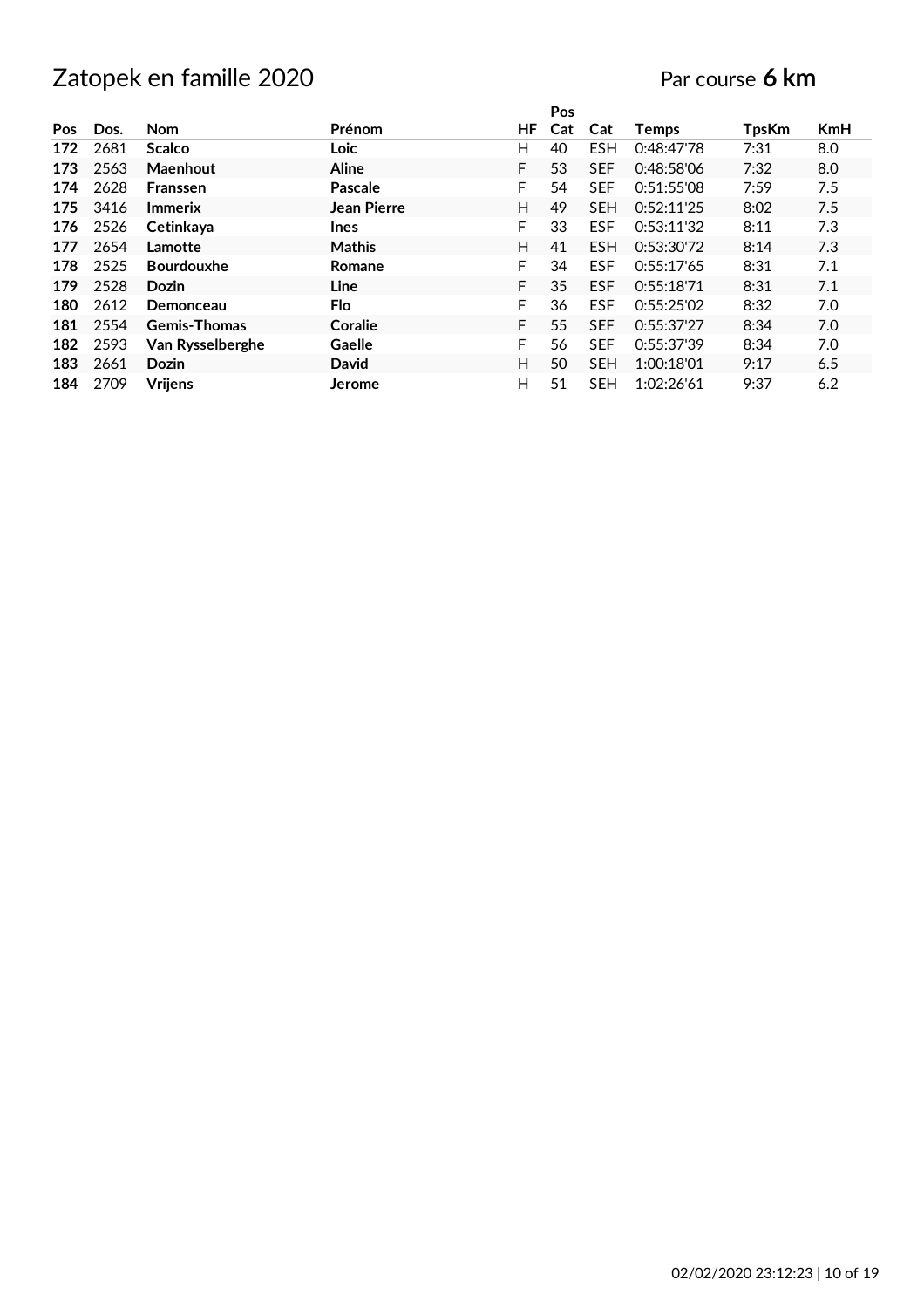# Zatopek en famille 2020 **Par course** 10 km

|                  |      |                   |                  |                           | Pos              |                 |              |              |      |
|------------------|------|-------------------|------------------|---------------------------|------------------|-----------------|--------------|--------------|------|
| Pos              | Dos. | Nom               | Prénom           | <b>HF</b>                 | Cat              | Cat             | <b>Temps</b> | <b>TpsKm</b> | KmH  |
| $\mathbf{1}$     | 3422 | <b>Straet</b>     | Paolo            | H                         | $\overline{1}$   | SeH             | 0:33:03'31   | 3:14         | 18.5 |
| $\boldsymbol{2}$ | 3421 | Collard           | Arnaud           | H                         | $\overline{2}$   | SeH             | 0:33:30'08   | 3:17         | 18.3 |
| 3                | 3103 | <b>Castermans</b> | <b>Vincent</b>   | H                         | $\mathfrak{S}$   | SeH             | 0:33:31'43   | 3:17         | 18.3 |
|                  |      |                   | <b>Patrick</b>   | H                         |                  |                 |              |              | 18.0 |
| 4                | 3408 | <b>Stitzinger</b> |                  |                           | 4                | SeH             | 0:34:00'78   | 3:20         |      |
| 5                | 3302 | Castermans        | Michael          | H                         | 5                | SeH             | 0:34:12'46   | 3:21         | 17.9 |
| 6                | 3092 | <b>Dubois</b>     | <b>Samuel</b>    | H                         | 6                | SeH             | 0:35:11'83   | 3:27         | 17.4 |
| $\overline{7}$   | 3142 | <b>Smets</b>      | <b>Florent</b>   | H                         | $\overline{7}$   | SeH             | 0:36:04'62   | 3:32         | 17.0 |
| 8                | 3305 | Ramelot           | <b>Regis</b>     | H                         | 8                | SeH             | 0:36:57'44   | 3:37         | 16.6 |
| 9                | 3107 | De Naeyer         | Joachim          | H                         | $\mathbf{1}$     | Ve <sub>2</sub> | 0:37:10'38   | 3:38         | 16.5 |
| 10               | 3440 | <b>Clerinx</b>    | Raf              | H                         | $\mathbf{1}$     | Ve1             | 0:37:28'60   | 3:40         | 16.3 |
| 11               | 3143 | Vanaschen         | Cedric           | H                         | $\overline{2}$   | Ve1             | 0:38:09'53   | 3:44         | 16.0 |
| 12               | 3181 | <b>Bartholemy</b> | <b>Thierry</b>   | H                         | $\sqrt{3}$       | Ve1             | 0:38:16'61   | 3:45         | 16.0 |
| 13               | 3134 | <b>Blanchy</b>    | <b>Regis</b>     | H                         | 9                | SeH             | 0:38:20'85   | 3:46         | 16.0 |
|                  |      |                   |                  |                           |                  |                 |              |              |      |
| 14               | 3176 | Vervier           | Arnaud           | H                         | 10               | SeH             | 0:38:31'22   | 3:47         | 15.9 |
| 15               | 3198 | Olivier           | Laurent          | H                         | $\overline{4}$   | Ve1             | 0:38:43'57   | 3:48         | 15.8 |
| 16               | 3029 | Dorthu            | Olivier          | H                         | 5                | Ve1             | 0:38:50'12   | 3:49         | 15.8 |
| 17               | 3014 | <b>Botte</b>      | Ludovic          | $\overline{\mathsf{H}}$   | $\boldsymbol{6}$ | Ve1             | 0:39:03'86   | 3:50         | 15.7 |
| 18               | 3474 | <b>Bruwier</b>    | Jean Paul        | H                         | $\overline{7}$   | Ve1             | 0:39:06'30   | 3:50         | 15.7 |
| 19               | 3202 | <b>Dejalle</b>    | Gaetan           | H                         | 11               | SeH             | 0:39:18'37   | 3:51         | 15.6 |
| 20               | 3125 | Haine             | Gael             | H                         | 12               | SeH             | 0:39:21'46   | 3:52         | 15.5 |
| 21               | 3204 | Lamberthy         | Helori           | H                         | 13               | SeH             | 0:39:31'13   | 3:52         | 15.5 |
| 22               | 3309 | Heroufosse        | Christopher      | H                         | 14               | SeH             | 0:39:45'67   | 3:54         | 15.4 |
| 23               | 3428 | Roelandt          |                  | H                         | 15               | SeH             | 0:39:49'88   | 3:55         | 15.4 |
|                  |      |                   | Philippe         |                           |                  |                 |              |              |      |
| 24               | 3133 | Hogge             | Gaetan           | Н                         | 16               | SeH             | 0:39:54'22   | 3:55         | 15.3 |
| 25               | 3403 | Job               | <b>Nicolas</b>   | H                         | 17               | SeH             | 0:39:58'93   | 3:55         | 15.3 |
| 26               | 3137 | <b>Nicolas</b>    | <b>Francis</b>   | Н                         | $\overline{2}$   | Ve <sub>2</sub> | 0:40:00'98   | 3:55         | 15.3 |
| 27               | 3145 | <b>Peters</b>     | <b>Tobias</b>    | H                         | 18               | SeH             | 0:40:09'57   | 3:56         | 15.2 |
| 28               | 3069 | <b>Pipeleers</b>  | <b>Kris</b>      | H                         | 8                | Ve1             | 0:40:20'89   | 3:58         | 15.2 |
| 29               | 3127 | Bergenhuizen      | Eddy             | H                         | $\mathfrak{S}$   | Ve <sub>2</sub> | 0:40:38'62   | 3:59         | 15.1 |
| 30               | 3149 | Lanneer           | <b>Gabriel</b>   | H                         | 19               | SeH             | 0:40:39'02   | 3:59         | 15.1 |
| 31               | 3076 | <b>Santermans</b> | Jeroen           | H                         | 9                | Ve1             | 0:40:43'04   | 3:59         | 15.0 |
| 32               | 3128 | Hupperetz         | <b>Patrick</b>   | H                         | 10               | Ve1             | 0:40:54'41   | 4:01         | 15.0 |
| 33               | 3185 | Weusten           | Cedric           | $\overline{\mathsf{H}}$   | 20               | SeH             | 0:40:56'65   | 4:01         | 14.9 |
| 34               | 3444 | <b>Stancher</b>   | <b>Bruno</b>     | H                         | 21               | SeH             | 0:41:03'97   | 4:02         | 14.9 |
|                  |      |                   |                  |                           |                  |                 |              |              |      |
| 35               | 3171 | Vandenborre       | Julien           | H                         | 22               | SeH             | 0:41:08'86   | 4:02         | 14.9 |
| 36               | 3199 | Leclercq          | Jordan           | H                         | 23               | SeH             | 0:41:11'07   | 4:02         | 14.9 |
| 37               | 3005 | Houbion           | Ludovic          | H                         | 11               | Ve1             | 0:41:13'66   | 4:02         | 14.8 |
| 38               | 3212 | <b>Vitello</b>    | Christophe       | H                         | 12               | Ve1             | 0:41:16'70   | 4:03         | 14.8 |
| 39               | 3141 | <b>Muller</b>     | <b>Francoise</b> | F                         | $\mathbf{1}$     | Ai1             | 0:41:18'72   | 4:03         | 14.8 |
| 40               | 3120 | Garin             | Yves             | H                         | 13               | Ve1             | 0:41:18'93   | 4:03         | 14.8 |
| 41               | 3303 | Hermanns          | Peter            | H                         | $\mathbf{1}$     | Ve3             | 0:41:22'12   | 4:04         | 14.8 |
| 42               | 3332 | Chouiba           | Mohamed          | $\boldsymbol{\mathsf{H}}$ | $\overline{4}$   | Ve2             | 0:41:23'89   | 4:04         | 14.8 |
| 43               | 3200 | Helen             | Arnaud           | H                         | 24               | SeH             | 0:41:28'20   | 4:04         | 14.8 |
| 44               | 3053 | Lekeu             | <b>Pierre</b>    | $\boldsymbol{\mathsf{H}}$ | 25               | SeH             | 0:41:31'08   | 4:04         | 14.7 |
| 45               | 3464 | Chopart           | Julien           | H                         | 26               | SeH             | 0:41:32'31   | 4:04         | 14.7 |
| 46               | 3032 | <b>El Abbas</b>   | Sophie           | F                         | $\mathbf{1}$     | Dam             | 0:41:45'01   | 4:05         | 14.7 |
|                  |      |                   |                  | H                         |                  |                 |              |              |      |
| 47               | 3017 | Carlier           | Olivier          |                           | 14               | Ve1             | 0:42:04'90   | 4:08         | 14.5 |
| 48               | 3083 | Sontag            | <b>Thierry</b>   | H                         | 15               | Ve1             | 0:42:13'29   | 4:08         | 14.5 |
| 49               | 3217 | <b>Beoni</b>      | Giuliano         | H                         | 16               | Ve1             | 0:42:22'29   | 4:09         | 14.4 |
| 50               | 3461 | Mossadeq          | Rayan            | H                         | 27               | SeH             | 0:42:30'70   | 4:10         | 14.4 |
| 51               | 3126 | <b>Agus</b>       | Paolo            | H                         | 17               | Ve1             | 0:42:36'08   | 4:11         | 14.4 |
| 52               | 3221 | Aurore            | Pauly            | F                         | $\overline{2}$   | Dam             | 0:42:37'36   | 4:11         | 14.4 |
| 53               | 3157 | Koch              | Philippe         | H                         | 5                | Ve2             | 0:42:46'03   | 4:11         | 14.3 |
| 54               | 3026 | <b>Delfosse</b>   | Christophe       | H                         | 18               | Ve1             | 0:43:05'83   | 4:14         | 14.2 |
| 55               | 3284 | Agnoli            | Pierre           | H                         | 28               | SeH             | 0:43:12'38   | 4:14         | 14.2 |
| 56               | 3350 | Tonon             | Julien           | $\boldsymbol{\mathsf{H}}$ | 29               | SeH             | 0:43:20'04   | 4:15         | 14.1 |
| 57               | 3223 | Pierron           | <b>Catherine</b> | F                         | $\mathfrak{S}$   | Dam             | 0:43:23'21   | 4:15         | 14.1 |
|                  |      |                   |                  |                           |                  |                 |              |              |      |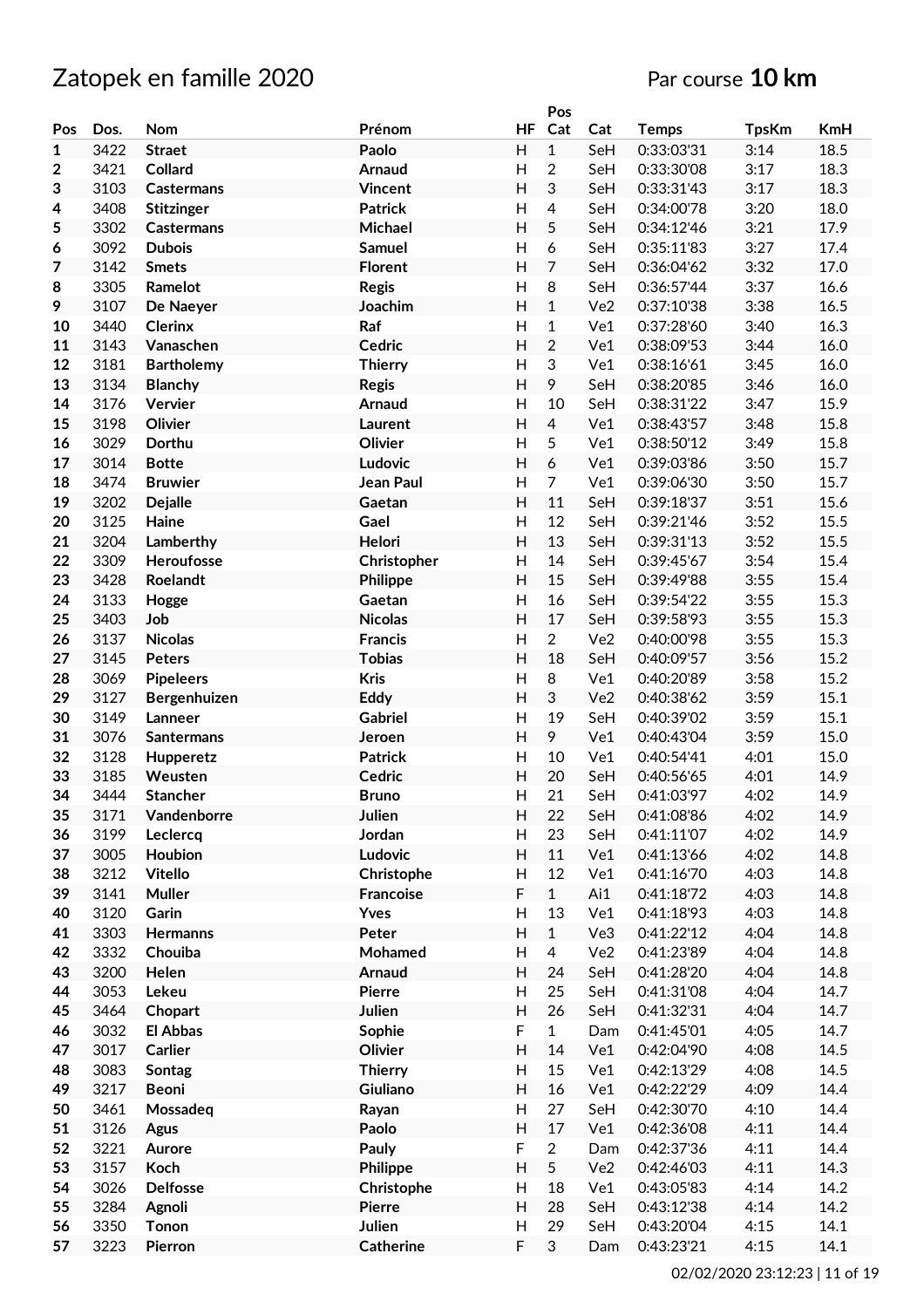|     |      |                     |                  |              | Pos            |                 |              |              |            |
|-----|------|---------------------|------------------|--------------|----------------|-----------------|--------------|--------------|------------|
| Pos | Dos. | Nom                 | Prénom           | <b>HF</b>    | Cat            | Cat             | <b>Temps</b> | <b>TpsKm</b> | <b>KmH</b> |
| 58  | 3222 | <b>Thirifays</b>    | <b>Delphine</b>  | F            | $\overline{4}$ | Dam             | 0:43:25'21   | 4:16         | 14.1       |
| 59  | 3174 | Moray               | Julien           | H            | 30             | SeH             | 0:43:38'56   | 4:17         | 14.0       |
| 60  | 136  | <b>Dortu</b>        | Jean-Sebastien   | Н            | 19             | Ve1             | 0:43:43'28   | 4:17         | 14.0       |
| 61  | 3258 | Vawbrabawt          | Raphael          | H            | 20             | Ve1             | 0:43:47'35   | 4:17         | 14.0       |
| 62  | 3203 | Deghaye             | <b>Bernard</b>   | H            | 6              | Ve <sub>2</sub> | 0:43:50'43   | 4:18         | 14.0       |
|     |      |                     |                  |              | $\overline{7}$ |                 |              |              | 13.9       |
| 63  | 3167 | <b>Schoenmakers</b> | <b>Benoit</b>    | H            |                | Ve <sub>2</sub> | 0:43:53'62   | 4:18         |            |
| 64  | 3414 | Gobatto             | Mario            | H            | 21             | Ve1             | 0:43:55'16   | 4:19         | 13.9       |
| 65  | 3166 | <b>Muylkens</b>     | Vincent          | H            | 8              | Ve <sub>2</sub> | 0:44:13'32   | 4:20         | 13.8       |
| 66  | 3135 | <b>Fontaine</b>     | Serge            | H            | 9              | Ve <sub>2</sub> | 0:44:17'68   | 4:20         | 13.8       |
| 67  | 3147 | <b>Simonis</b>      | Alain            | H            | 10             | Ve <sub>2</sub> | 0:44:19'11   | 4:20         | 13.8       |
| 68  | 3329 | Fedsoseew           | Jeremie          | Η            | 31             | SeH             | 0:44:22'46   | 4:21         | 13.8       |
| 69  | 3320 | Sicim               | Mustafa          | H            | 22             | Ve1             | 0:44:26'87   | 4:22         | 13.8       |
| 70  | 3173 | Liegeois            | Sylvain          | $\mathsf{H}$ | 32             | SeH             | 0:44:29'50   | 4:22         | 13.8       |
| 71  | 3405 | <b>Burrichter</b>   | <b>Brenda</b>    | F            | $\overline{2}$ | Ai1             | 0:44:30'21   | 4:22         | 13.8       |
| 72  | 3322 | Paggen              | Raphael          | H            | 23             | Ve1             | 0:44:43'53   | 4:23         | 13.7       |
| 73  | 3119 | <b>Jandrain</b>     | <b>Francois</b>  | H            | 24             | Ve1             | 0:44:47'57   | 4:23         | 13.7       |
| 74  | 3318 | <b>Nols</b>         | <b>Francoise</b> | F            | 3              | Ai1             | 0:44:51'34   | 4:24         | 13.6       |
| 75  | 3054 | Leonard             | <b>Bertrand</b>  | H            | 25             | Ve1             | 0:44:57'38   | 4:25         | 13.6       |
| 76  | 3333 | <b>Beckers</b>      | <b>Anais</b>     | F            | 5              | Dam             | 0:45:01'72   | 4:25         | 13.6       |
| 77  | 3121 | <b>Canales</b>      | Alberto          | H            | $\overline{2}$ | Ve3             | 0:45:05'56   | 4:25         | 13.6       |
| 78  | 3096 | <b>Evrard</b>       | Jean-Pierre      | Η            | 11             | Ve <sub>2</sub> | 0:45:13'04   | 4:26         | 13.5       |
| 79  | 3413 | Van Gans            | Alex             | H            | 12             | Ve <sub>2</sub> | 0:45:18'21   | 4:26         | 13.5       |
| 80  | 3056 | Louvigny            | Valerie          | F            | $\overline{4}$ | Ai1             | 0:45:20'14   | 4:26         | 13.5       |
| 81  | 3039 |                     | Marco            | H            | 26             | Ve1             | 0:45:21'10   | 4:27         | 13.5       |
|     |      | Genova              |                  |              |                |                 |              |              |            |
| 82  | 3148 | Lanneer             | <b>Eric</b>      | H            | 13             | Ve <sub>2</sub> | 0:45:26'76   | 4:28         | 13.5       |
| 83  | 3180 | <b>Beuvens</b>      | <b>Frederic</b>  | H            | 27             | Ve1             | 0:45:34'39   | 4:28         | 13.4       |
| 84  | 3337 | Somja               | <b>Victor</b>    | Η            | 3              | Ve3             | 0:45:38'92   | 4:29         | 13.4       |
| 85  | 3089 | Warnier             | <b>Nicole</b>    | F            | $\mathbf{1}$   | Ai2             | 0:45:39'19   | 4:29         | 13.4       |
| 86  | 3033 | Faveyts             | Jean-Marc        | Η            | 14             | Ve <sub>2</sub> | 0:45:43'42   | 4:29         | 13.4       |
| 87  | 3334 | <b>Beckers</b>      | Joel             | H            | 28             | Ve1             | 0:45:47'04   | 4:29         | 13.4       |
| 88  | 3102 | Georges             | Sebastien        | Н            | 33             | SeH             | 0:45:48'40   | 4:29         | 13.4       |
| 89  | 3118 | Damblon             | <b>Patrick</b>   | H            | 15             | Ve <sub>2</sub> | 0:46:02'80   | 4:31         | 13.3       |
| 90  | 3086 | Trevisson           | Dominique        | H            | 29             | Ve1             | 0:46:02'89   | 4:31         | 13.3       |
| 91  | 3263 | <b>Bonhomme</b>     | Raphael          | H            | 34             | SeH             | 0:46:03'56   | 4:31         | 13.3       |
| 92  | 3471 | <b>Bayard</b>       | Julien           | Н            | 35             | SeH             | 0:46:04'24   | 4:31         | 13.3       |
| 93  | 3470 | Guidolin            | Jp               | H            | $\overline{4}$ | Ve3             | 0:46:06'18   | 4:31         | 13.3       |
| 94  | 3114 | Andre               | Rene             | H            | 5              | Ve3             | 0:46:20'20   | 4:32         | 13.2       |
| 95  | 3283 | Deru                | Fabian           | H            | 30             | Ve1             | 0:46:25'22   | 4:33         | 13.2       |
| 96  | 3064 | <b>Mullens</b>      | Laurent          | H            | 31             | Ve1             | 0:46:25'90   | 4:33         | 13.2       |
| 97  | 3109 | <b>Binet</b>        | Louis            | H            | 36             | SeH             | 0:46:35'97   | 4:34         | 13.1       |
| 98  | 3285 | <b>Deckers</b>      | Sylvain          | Н            | 37             | SeH             | 0:46:38'53   | 4:34         | 13.1       |
| 99  | 3070 | <b>Piscart</b>      | <b>Francoise</b> | F            | $\overline{2}$ | Ai2             | 0:46:43'13   | 4:35         | 13.1       |
| 100 | 3423 | Ange                | Philippe         | Н            | 38             | SeH             | 0:46:43'89   | 4:35         | 13.1       |
| 101 | 3268 | Gaillard            | Jerome           | H            | 39             | SeH             | 0:46:44'30   | 4:35         | 13.1       |
| 102 | 3136 | Cros                | Jeremy           | Н            | 40             | SeH             | 0:46:45'10   | 4:35         | 13.1       |
| 103 | 3156 | Orban               | Sarah            | F            | 6              | Dam             | 0:46:53'20   | 4:36         | 13.1       |
| 104 | 3241 |                     | Jim              | Н            | 32             | Ve1             |              |              | 13.0       |
|     |      | Grasshopper         |                  |              |                |                 | 0:46:56'95   | 4:36         |            |
| 105 | 3201 | Vanicek             | Holger           | H            | 6              | Ve3             | 0:46:58'60   | 4:37         | 13.0       |
| 106 | 3443 | Pollet              | <b>Vincent</b>   | H            | 33             | Ve1             | 0:47:11'40   | 4:38         | 13.0       |
| 107 | 3164 | Nawyn               | <b>Benjamin</b>  | H            | 16             | Ve2             | 0:47:22'48   | 4:38         | 12.9       |
| 108 | 3341 | Nadenoen            | Olivier          | H            | 34             | Ve1             | 0:47:26'70   | 4:39         | 12.9       |
| 109 | 3251 | Goez                | <b>Patrick</b>   | H            | 35             | Ve1             | 0:47:28'88   | 4:40         | 12.9       |
| 110 | 3059 | Mauhin              | <b>Benoit</b>    | H            | 41             | SeH             | 0:47:29'11   | 4:40         | 12.9       |
| 111 | 3025 | Deledicque          | Jean-Luc         | H            | 17             | Ve2             | 0:47:30'87   | 4:40         | 12.9       |
| 112 | 3213 | Delmez              | Delmez           | Н            | 36             | Ve1             | 0:47:32'12   | 4:40         | 12.9       |
| 113 | 3410 | Rassart             | Marc             | H            | 18             | Ve2             | 0:47:33'67   | 4:40         | 12.9       |
| 114 | 3194 | <b>Hock</b>         | Michael          | H            | 42             | SeH             | 0:47:34'50   | 4:40         | 12.9       |
|     |      |                     |                  |              |                |                 |              |              |            |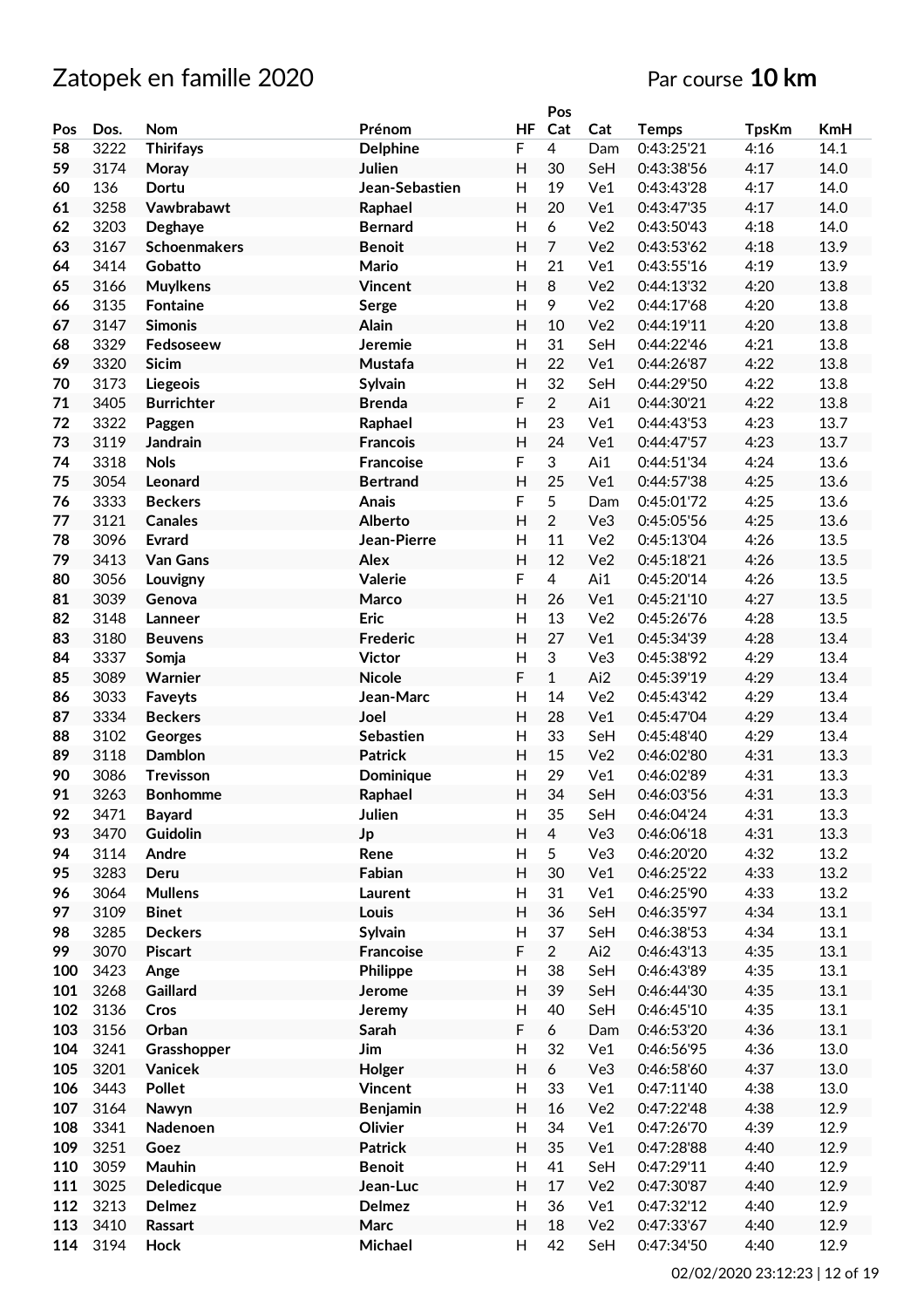|     |      |                   |                 |                         | Pos            |                 |              |              |            |
|-----|------|-------------------|-----------------|-------------------------|----------------|-----------------|--------------|--------------|------------|
| Pos | Dos. | Nom               | Prénom          | <b>HF</b>               | Cat            | Cat             | <b>Temps</b> | <b>TpsKm</b> | <b>KmH</b> |
| 115 | 3338 | Lambert           | Christophe      | H                       | 43             | SeH             | 0:47:34'67   | 4:40         | 12.9       |
| 116 | 3113 | Culot             | Christian       | H                       | 37             | Ve1             | 0:47:35'37   | 4:40         | 12.9       |
| 117 | 3280 | Jourdan           | Guy             | H                       | 38             | Ve1             | 0:47:37'55   | 4:40         | 12.9       |
| 118 | 3485 | <b>Barnabe</b>    | <b>Barnabe</b>  | H                       | 19             | Ve <sub>2</sub> | 0:47:39'20   | 4:40         | 12.8       |
| 119 | 3012 | <b>Bielen</b>     | Michel          | H                       | $\overline{7}$ | Ve3             | 0:47:39'78   | 4:40         | 12.8       |
|     |      |                   |                 |                         |                |                 |              |              |            |
| 120 | 3406 | Leonaed           | Geoffrey        | H                       | 44             | SeH             | 0:47:41'72   | 4:41         | 12.8       |
| 121 | 3437 | <b>Pitchot</b>    | Claude          | H                       | 39             | Ve1             | 0:47:45'55   | 4:41         | 12.8       |
| 122 | 3063 | Moyse             | Evelyne         | F                       | $\overline{7}$ | Dam             | 0:47:46'58   | 4:41         | 12.8       |
| 123 | 3267 | Lieutenant        | Jerome          | H                       | 45             | SeH             | 0:47:57'75   | 4:42         | 12.8       |
| 124 | 3172 | <b>Meys</b>       | Claude          | H                       | 20             | Ve2             | 0:48:00'72   | 4:43         | 12.7       |
| 125 | 3493 | Jerome            | <b>Aurelien</b> | H                       | 46             | SeH             | 0:48:10'37   | 4:43         | 12.7       |
| 126 | 3122 | Corman            | William         | H                       | 47             | SeH             | 0:48:11'23   | 4:43         | 12.7       |
| 127 | 3448 | <b>Martin</b>     | <b>Gilles</b>   | H                       | 40             | Ve1             | 0:48:14'54   | 4:44         | 12.7       |
| 128 | 3098 | <b>Hoofs</b>      | Philippe        | H                       | 48             | SeH             | 0:48:18'44   | 4:44         | 12.7       |
| 129 | 3306 | <b>Mignon</b>     | Anthony         | H                       | 41             | Ve1             | 0:48:30'61   | 4:46         | 12.6       |
| 130 | 3466 | <b>Bancea</b>     | Emanuela        | F                       | 8              | Dam             | 0:48:35'28   | 4:46         | 12.6       |
| 131 | 3435 | Siob              | Mathieu         | H                       | 49             | SeH             | 0:48:39'14   | 4:46         | 12.6       |
| 132 | 3447 | Scomparin-Russi   | Gauthier        | Н                       | 42             | Ve1             | 0:48:39'88   | 4:46         | 12.6       |
| 133 | 3426 | <b>Keimes</b>     | Liesbet         | F                       | 5              | Ai1             | 0:48:41'73   | 4:46         | 12.6       |
|     | 3331 |                   |                 |                         | $\mathbf{1}$   |                 |              |              |            |
| 134 |      | Herzet            | <b>Mireille</b> | F                       |                | Ai3             | 0:48:43'73   | 4:47         | 12.6       |
| 135 | 3130 | <b>Gerrekens</b>  | Wendy           | F                       | 9              | Dam             | 0:48:44'86   | 4:47         | 12.6       |
| 136 | 3207 | Vandevenne        | Christian       | $\overline{H}$          | 8              | Ve3             | 0:48:46'20   | 4:47         | 12.5       |
| 137 | 3321 | Pesser            | Christian       | H                       | 43             | Ve1             | 0:48:49'66   | 4:47         | 12.5       |
| 138 | 3132 | Carabin           | <b>Martine</b>  | F                       | 3              | Ai2             | 0:48:51'53   | 4:47         | 12.5       |
| 139 | 3480 | <b>Stokis</b>     | Lionel          | H                       | 50             | SeH             | 0:48:54'63   | 4:48         | 12.5       |
| 140 | 3475 | <b>Darcis</b>     | Joel            | Н                       | 51             | SeH             | 0:48:54'97   | 4:48         | 12.5       |
| 141 | 3272 | Moureau           | <b>Adrien</b>   | H                       | 52             | SeH             | 0:49:02'90   | 4:49         | 12.5       |
| 142 | 3049 | Kerkache          | Yacine          | H                       | 44             | Ve1             | 0:49:09'93   | 4:49         | 12.4       |
| 143 | 3418 | Cortleven         | Willy           | H                       | $\mathbf{1}$   | Ve4             | 0:49:12'26   | 4:49         | 12.4       |
| 144 | 3101 | <b>Bynens</b>     | <b>Nicolas</b>  | H                       | 9              | Ve3             | 0:49:18'49   | 4:50         | 12.4       |
| 145 | 3110 | Fey               | <b>Celine</b>   | F                       | 10             | Dam             | 0:49:22'36   | 4:50         | 12.4       |
| 146 | 3034 | Fernandez Herrera | <b>Bernard</b>  | H                       | 21             | Ve2             | 0:49:23'07   | 4:50         | 12.4       |
| 147 | 3476 | <b>Nulens</b>     | Cedric          | $\overline{\mathsf{H}}$ | 45             | Ve1             | 0:49:25'80   | 4:51         | 12.4       |
| 148 | 3328 | De Cecco          | Jonathan        | Н                       | 53             | SeH             | 0:49:28'87   | 4:51         | 12.4       |
| 149 | 3438 | Loozen            | <b>Frederic</b> | H                       | 54             | SeH             | 0:49:29'76   | 4:51         | 12.4       |
| 150 | 3111 | Fey               | Philippe        | H                       | 22             | Ve2             | 0:49:33'71   | 4:52         | 12.3       |
| 151 | 3189 | Vermeulen         |                 | H                       | 55             | SeH             | 0:49:36'53   | 4:52         | 12.3       |
|     | 3319 |                   | Christopher     |                         |                |                 |              |              |            |
| 152 |      | Lejeune           | <b>Francois</b> | H                       | 56             | SeH             | 0:49:38'49   | 4:52         | 12.3       |
| 153 | 3074 | Rensonnet         | Jean-Luc        | H                       | 23             | Ve2             | 0:49:41'50   | 4:52         | 12.3       |
| 154 | 3008 | <b>Autmanns</b>   | Fanny           | F                       | 6              | Ai1             | 0:49:44'97   | 4:53         | 12.3       |
| 155 | 3051 | Legrand           | Geoffray        | H                       | 57             | SeH             | 0:49:47'75   | 4:53         | 12.3       |
| 156 | 3483 | <b>Nidus</b>      | <b>Thomas</b>   | Н                       | 58             | SeH             | 0:49:48'74   | 4:53         | 12.3       |
| 157 | 3131 | Cobben            | Sylvain         | H                       | 59             | SeH             | 0:49:51'87   | 4:53         | 12.3       |
| 158 | 3342 | <b>Teller</b>     | Alicia          | F                       | 11             | Dam             | 0:49:59'73   | 4:54         | 12.2       |
| 159 | 3129 | Gary              | Laurent         | H                       | 60             | SeH             | 0:50:03'37   | 4:55         | 12.2       |
| 160 | 3065 | Munaut            | Carine          | F                       | $\overline{2}$ | Ai3             | 0:50:05'76   | 4:55         | 12.2       |
| 161 | 3161 | Schoonbroodt      | Maric           | H                       | 61             | SeH             | 0:50:08'47   | 4:55         | 12.2       |
| 162 | 3415 | Cop               | <b>Thomas</b>   | H                       | 62             | SeH             | 0:50:09'01   | 4:55         | 12.2       |
| 163 | 3163 | Lapaille          | <b>Daniel</b>   | H                       | 46             | Ve1             | 0:50:18'03   | 4:56         | 12.2       |
| 164 | 3429 | Rondoz            | <b>Bertrand</b> | H                       | 63             | SeH             | 0:50:19'42   | 4:56         | 12.2       |
| 165 | 3179 | Hilderson         | Luc             | H                       | 10             | Ve3             | 0:50:25'33   | 4:56         | 12.1       |
| 166 | 3019 | Crasson           | Vincent         | H                       | 11             | Ve3             | 0:50:27'53   | 4:57         | 12.1       |
| 167 | 3409 |                   | <b>Francois</b> | H                       | 64             | SeH             |              |              | 12.1       |
|     |      | Lahaye            |                 |                         |                |                 | 0:50:33'29   | 4:58         |            |
| 168 | 3339 | Lemaitre          | Jean-Pierre     | H                       | 24             | Ve2             | 0:50:39'62   | 4:58         | 12.1       |
| 169 | 3246 | <b>Buwet</b>      | Pascal          | H                       | 25             | Ve2             | 0:50:43'66   | 4:58         | 12.1       |
| 170 | 3186 | <b>Muylkens</b>   | Armelle         | F                       | 12             | Dam             | 0:50:50'79   | 4:59         | 12.0       |
| 171 | 3045 | Halmos            | Andrea          | F                       | $\overline{4}$ | Ai2             | 0:50:53'56   | 4:59         | 12.0       |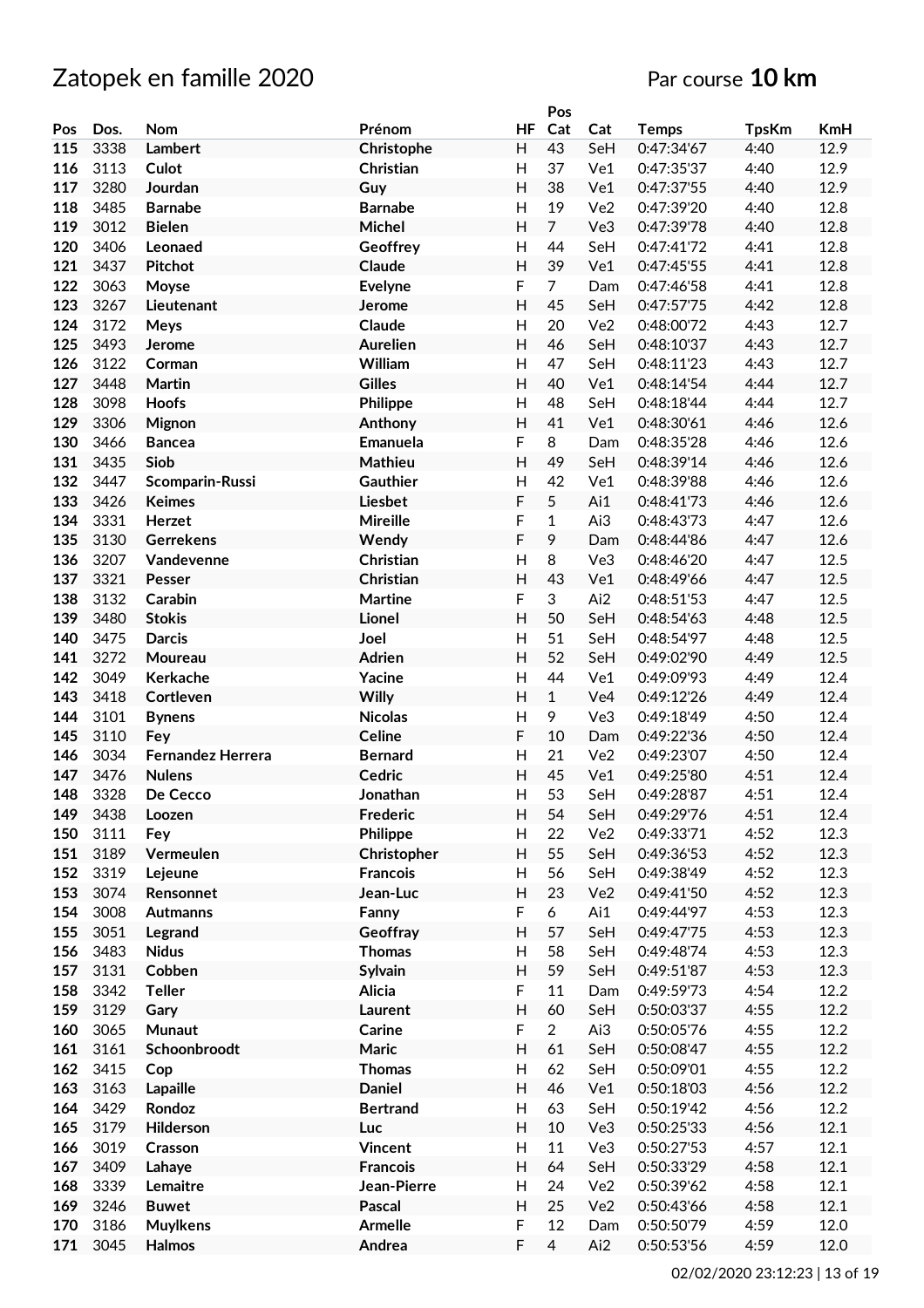|     |      |                   |                 |           | Pos            |                 |              |              |            |
|-----|------|-------------------|-----------------|-----------|----------------|-----------------|--------------|--------------|------------|
| Pos | Dos. | Nom               | Prénom          | <b>HF</b> | Cat            | Cat             | <b>Temps</b> | <b>TpsKm</b> | <b>KmH</b> |
| 172 | 3460 | <b>Palmaers</b>   | <b>Nicolas</b>  | H         | 65             | SeH             | 0:50:53'63   | 4:59         | 12.0       |
|     |      |                   |                 |           |                |                 |              |              |            |
| 173 | 3487 | Lambert           | <b>Frederic</b> | H         | 47             | Ve1             | 0:50:55'20   | 4:59         | 12.0       |
| 174 | 3066 | Partoune          | <b>David</b>    | H         | 48             | Ve1             | 0:50:58'53   | 5:00         | 12.0       |
| 175 | 3296 | Hensgens          | Jan             | H         | 12             | Ve3             | 0:51:00'61   | 5:00         | 12.0       |
| 176 | 3289 | Van Bracken       | Michel          | H         | 26             | Ve <sub>2</sub> | 0:51:20'75   | 5:02         | 11.9       |
| 177 | 3190 | <b>Spronck</b>    | Herve           | H         | 49             | Ve1             | 0:51:26'66   | 5:02         | 11.9       |
| 178 | 3273 | Mossay            | Alysson         | F         | 13             | Dam             | 0:51:29'24   | 5:03         | 11.9       |
| 179 | 3138 | <b>Roomans</b>    | Christian       | H         | 27             | Ve <sub>2</sub> | 0:51:29'40   | 5:03         | 11.9       |
| 180 | 3481 |                   |                 | H         | 66             |                 | 0:51:29'58   |              | 11.9       |
|     |      | Godet             | Tom             |           |                | SeH             |              | 5:03         |            |
| 181 | 3462 | <b>Reyners</b>    | Alain           | H         | 28             | Ve <sub>2</sub> | 0:51:30'01   | 5:03         | 11.9       |
| 182 | 3105 | Alleleyn          | <b>Teddy</b>    | H         | 67             | SeH             | 0:51:33'92   | 5:04         | 11.9       |
| 183 | 3230 | Materne           | <b>Pierre</b>   | H         | 13             | Ve3             | 0:51:34'22   | 5:04         | 11.9       |
| 184 | 3260 | Pierrot           | Roufosse        | Н         | 68             | SeH             | 0:51:35'98   | 5:04         | 11.9       |
| 185 | 3115 | Colin             | Jean-Louis      | H         | 14             | Ve3             | 0:51:39'12   | 5:04         | 11.8       |
| 186 | 3182 | <b>Duysens</b>    | Jeannot         | H         | 15             | Ve3             | 0:51:43'44   | 5:04         | 11.8       |
| 187 | 3197 | Lahaye            | Sarah           | F         | 14             | Dam             | 0:51:48'77   | 5:05         | 11.8       |
| 188 | 3279 | <b>Fettweis</b>   | Gaelle          | F         | 15             | Dam             | 0:51:49'82   | 5:05         | 11.8       |
|     |      |                   |                 |           |                |                 |              |              |            |
| 189 | 3245 | Lognard           | Stephanie       | F         | 16             | Dam             | 0:51:57'00   | 5:05         | 11.8       |
| 190 | 3244 | <b>Bidoul</b>     | Gil             | H         | 69             | SeH             | 0:51:58'30   | 5:06         | 11.8       |
| 191 | 3003 | <b>Burniat</b>    | Olivier         | H         | 70             | SeH             | 0:52:03'90   | 5:06         | 11.8       |
| 192 | 3446 | Jamoul            | Olivier         | H         | 71             | SeH             | 0:52:04'86   | 5:07         | 11.8       |
| 193 | 3215 | Herzet            | Claude          | H         | 16             | Ve <sub>3</sub> | 0:52:10'32   | 5:07         | 11.7       |
| 194 | 3486 | Charlier          | Manu            | H         | 29             | Ve2             | 0:52:24'61   | 5:08         | 11.7       |
| 195 | 3248 | <b>Dufour</b>     | René            | H         | 17             | Ve3             | 0:52:28'89   | 5:09         | 11.7       |
| 196 | 3445 | <b>Stancher</b>   | Fabien          | H         | 30             | Ve2             | 0:52:31'41   | 5:09         | 11.7       |
| 197 | 3295 | Van De Wall       | Wim             | H         | 31             |                 |              | 5:09         | 11.6       |
|     |      |                   |                 |           |                | Ve2             | 0:52:34'21   |              |            |
| 198 | 3492 | Gendebien         | <b>Frederic</b> | Н         | 72             | SeH             | 0:52:34'85   | 5:09         | 11.6       |
| 199 | 3240 | Hanssenne         | $\mathsf{C}$    | H         | 73             | SeH             | 0:52:37'56   | 5:10         | 11.6       |
| 200 | 3311 | <b>Xhonneux</b>   | Oliver          | H         | 50             | Ve1             | 0:52:40'90   | 5:10         | 11.6       |
| 201 | 3449 | Debougnoux        | <b>Frederic</b> | H         | 51             | Ve1             | 0:52:54'73   | 5:11         | 11.6       |
| 202 | 3010 | <b>Beckers</b>    | Jonathan        | Н         | 74             | SeH             | 0:52:55'82   | 5:11         | 11.6       |
| 203 | 3459 | Cornet            | Robin           | H         | 75             | SeH             | 0:52:57'47   | 5:11         | 11.6       |
| 204 | 3160 | Vanwerst          | Lucas           | H         | 76             | SeH             | 0:53:03'18   | 5:12         | 11.5       |
| 205 | 3500 | Haegdorens        | <b>Bewoit</b>   | Н         | 77             | SeH             | 0:53:03'41   | 5:12         | 11.5       |
| 206 | 3158 | Lonneux           | <b>Daniel</b>   | H         | 52             | Ve1             | 0:53:16'86   | 5:13         | 11.5       |
| 207 | 3256 |                   | <b>Thibaut</b>  |           | 53             |                 |              |              |            |
|     |      | Rompen            |                 | H         |                | Ve1             | 0:53:17'42   | 5:13         | 11.5       |
| 208 | 3336 | Philippe          | Laura           | F         | $\overline{7}$ | Ai1             | 0:53:20'27   | 5:14         | 11.5       |
| 209 | 3099 | De Cecco          | Michael         | H         | 54             | Ve1             | 0:53:20'32   | 5:14         | 11.5       |
| 210 | 3276 | <b>Beauwens</b>   | Magali          | F         | 8              | Ai1             | 0:53:27'49   | 5:14         | 11.4       |
| 211 | 3294 | De Graaf          | De Graaf        | H         | 32             | Ve2             | 0:53:27'84   | 5:14         | 11.4       |
| 212 | 3335 | <b>Bruwier</b>    | <b>Francois</b> | Н         | 78             | SeH             | 0:53:29'21   | 5:14         | 11.4       |
| 213 | 3239 | Lecane            | Olivier         | H         | 55             | Ve1             | 0:53:35'97   | 5:15         | 11.4       |
| 214 | 3457 | <b>Reinders</b>   | <b>Thierry</b>  | H         | 56             | Ve1             | 0:53:41'39   | 5:16         | 11.4       |
| 215 | 3072 | <b>Rekko</b>      | Jonathan        | H         | 79             | SeH             | 0:53:45'63   | 5:16         | 11.4       |
| 216 | 3479 |                   |                 | F         |                | Ai1             |              | 5:17         |            |
|     |      | Laming            | Mary            |           | 9              |                 | 0:53:52'04   |              | 11.4       |
| 217 | 3106 | Joway             | Eric            | Н         | 33             | Ve2             | 0:53:55'54   | 5:17         | 11.3       |
| 218 | 3170 | Woolf             | Alan            | Н         | 34             | Ve2             | 0:53:57'38   | 5:17         | 11.3       |
| 219 | 3104 | Giangiordano      | Anne            | F         | 5              | Ai2             | 0:53:58'83   | 5:17         | 11.3       |
| 220 | 3117 | <b>Delrez</b>     | <b>Sandra</b>   | F         | 6              | Ai2             | 0:54:00'69   | 5:18         | 11.3       |
| 221 | 3419 | <b>Ulrich</b>     | Frederickx      | H         | 57             | Ve1             | 0:54:05'17   | 5:18         | 11.3       |
| 222 | 3237 | <b>Terwagne</b>   | Quentin         | H         | 80             | SeH             | 0:54:06'23   | 5:18         | $11.3\,$   |
| 223 | 3028 | <b>Dessouroux</b> | Raphaël         | H         | 58             | Ve1             | 0:54:07'44   | 5:19         | 11.3       |
| 224 | 3287 | Loesenborgh       | <b>Charles</b>  | H         | 81             | SeH             | 0:54:07'61   | 5:19         | 11.3       |
|     |      |                   |                 |           |                |                 |              |              |            |
| 225 | 3300 | <b>Balts</b>      | <b>Didier</b>   | H         | 35             | Ve2             | 0:54:08'20   | 5:19         | 11.3       |
| 226 | 3206 | <b>Fafchamps</b>  | <b>Eudore</b>   | Н         | 18             | Ve3             | 0:54:21'51   | 5:20         | 11.3       |
| 227 | 3494 | <b>Fillot</b>     | Serge           | H         | 59             | Ve1             | 0:54:27'63   | 5:20         | 11.2       |
| 228 | 3013 | <b>Blaszczyk</b>  | Stephanie       | F         | 10             | Ai1             | 0:54:28'47   | 5:20         | 11.2       |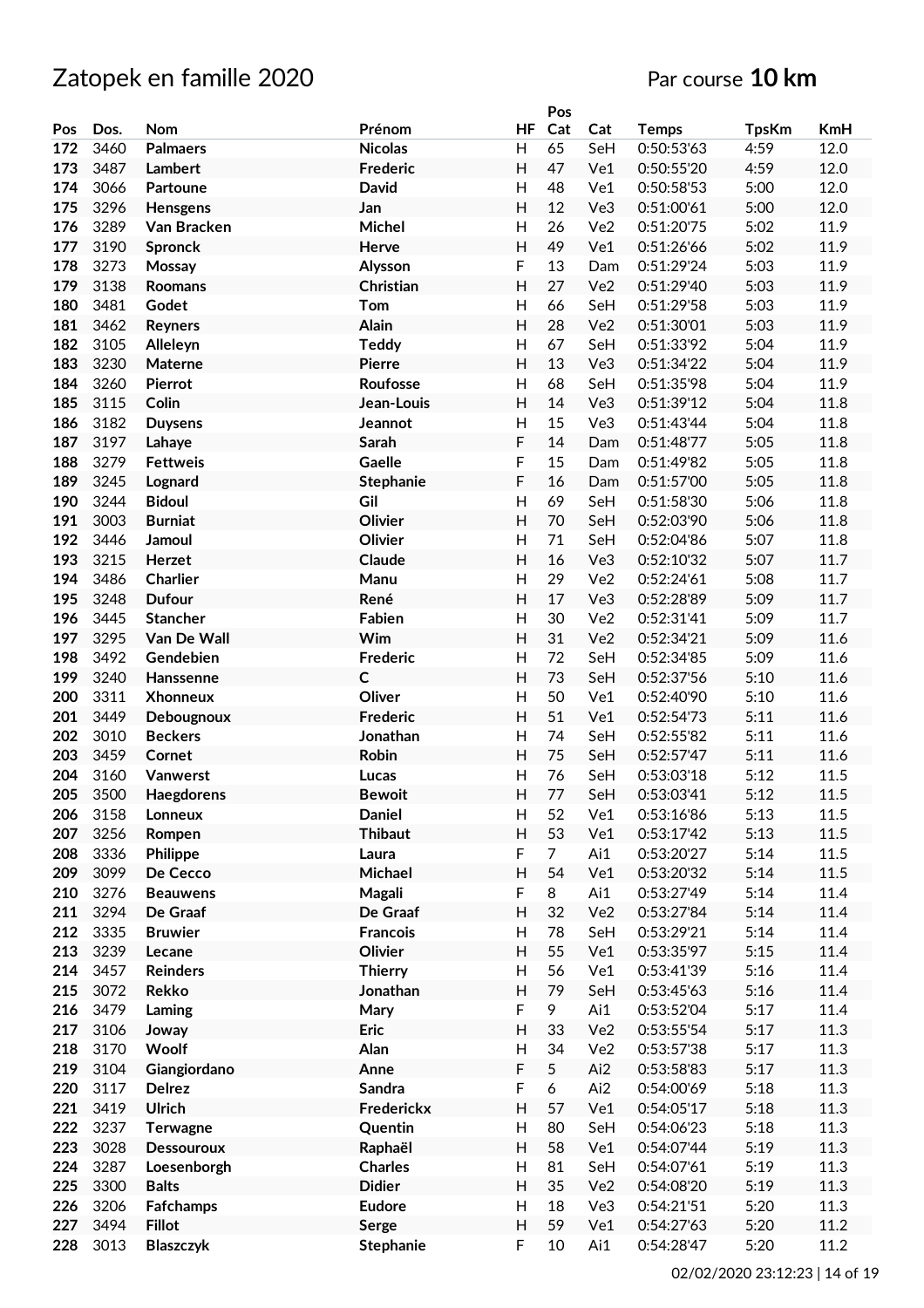|     |      |                   |                    |                           | Pos            |                 |              |              |            |
|-----|------|-------------------|--------------------|---------------------------|----------------|-----------------|--------------|--------------|------------|
| Pos | Dos. | Nom               | Prénom             | <b>HF</b>                 | Cat            | Cat             | <b>Temps</b> | <b>TpsKm</b> | <b>KmH</b> |
| 229 | 3315 | Nahon             | <b>Sylvie</b>      | F                         | 7              | Ai2             | 0:54:31'44   | 5:21         | 11.2       |
| 230 | 3266 | <b>Buschengs</b>  | <b>Nathalie</b>    | F                         | 8              | Ai2             | 0:54:32'12   | 5:21         | 11.2       |
| 231 | 3100 | Denoisieux        | Christian          | H                         | 36             | Ve <sub>2</sub> | 0:54:33'20   | 5:21         | 11.2       |
| 232 | 3018 | <b>Charlier</b>   | Philippe           | H                         | 37             | Ve <sub>2</sub> | 0:54:33'83   | 5:21         | 11.2       |
| 233 | 3430 | Wallemacq         | <b>Hugues</b>      | H                         | 60             | Ve1             | 0:54:34'49   | 5:21         | 11.2       |
|     |      |                   |                    |                           |                |                 |              |              |            |
| 234 | 3259 | Roufosse          | <b>Basile</b>      | Н                         | 82             | SeH             | 0:54:35'88   | 5:21         | 11.2       |
| 235 | 3274 | <b>Thoen</b>      | <b>Jean Michel</b> | H                         | 83             | SeH             | 0:54:39'60   | 5:22         | 11.2       |
| 236 | 3340 | Rinaldi           | <b>Vincent</b>     | H                         | 84             | SeH             | 0:54:47'77   | 5:22         | 11.2       |
| 237 | 3073 | Remacle           | <b>Nadine</b>      | F                         | 11             | Ai1             | 0:54:47'90   | 5:22         | 11.2       |
| 238 | 3477 | Lucassen          | <b>Eric</b>        | H                         | 61             | Ve1             | 0:54:48'33   | 5:22         | 11.2       |
| 239 | 3061 | Mignon            | Jerome             | $\overline{H}$            | 85             | SeH             | 0:54:51'14   | 5:23         | 11.2       |
| 240 | 3478 | <b>Spronck</b>    | Guy                | H                         | 38             | Ve <sub>2</sub> | 0:54:51'65   | 5:23         | 11.2       |
| 241 | 3234 | <b>Burzic</b>     | Selma              | F                         | 12             | Ai1             | 0:54:52'55   | 5:23         | 11.2       |
| 242 | 3469 | <b>Schleck</b>    | Christophe         | H                         | 86             | SeH             | 0:54:53'99   | 5:23         | 11.1       |
| 243 | 3144 | <b>Voss</b>       | Jean-Louis         | H                         | $\overline{2}$ | Ve4             | 0:54:54'48   | 5:23         | 11.1       |
| 244 | 3456 | <b>Schmitz</b>    | Maxime             | Н                         | 87             | SeH             | 0:55:04'52   | 5:24         | 11.1       |
| 245 | 3097 | <b>Finck</b>      | <b>Patricia</b>    | F                         | 3              | Ai3             | 0:55:05'22   | 5:24         | 11.1       |
| 246 | 3088 | <b>Tuzzolino</b>  | Fabian             | $\mathsf{H}$              | 62             | Ve1             | 0:55:12'31   | 5:25         | 11.1       |
| 247 | 3214 | Lebeau            | Charlotte          | F                         | $\overline{4}$ | Ai3             | 0:55:25'70   | 5:26         | 11.0       |
| 248 | 3499 | Rycerski          | <b>Celine</b>      | F                         | 13             | Ai1             | 0:55:32'11   | 5:26         | 11.0       |
| 249 | 3442 | Sangiovanni       | Sangiovanni        | H                         | 39             | Ve <sub>2</sub> | 0:55:35'98   | 5:27         | 11.0       |
| 250 | 3441 | Di Prima          | <b>Filippo</b>     | H                         | 19             | Ve3             | 0:55:37'49   | 5:27         | 11.0       |
| 251 | 3050 |                   | Audrey             | F                         | 14             | Ai1             | 0:55:46'78   | 5:28         | 11.0       |
|     |      | Lecocq            |                    | F                         | 9              |                 |              |              |            |
| 252 | 3187 | Vanderheyden      | <b>Sabine</b>      |                           |                | Ai2             | 0:55:46'96   | 5:28         | 11.0       |
| 253 | 3112 | <b>Balaes</b>     | Herve              | H                         | 40             | Ve <sub>2</sub> | 0:55:49'18   | 5:28         | 11.0       |
| 254 | 3195 | Vercammen         | Michel             | $\mathsf{H}$              | 63             | Ve1             | 0:55:55'91   | 5:29         | 10.9       |
| 255 | 3036 | Ferre             | Antoine            | H                         | 88             | SeH             | 0:55:56'24   | 5:29         | 10.9       |
| 256 | 3027 | Denis             | Chloé              | F                         | 17             | Dam             | 0:55:57'62   | 5:29         | 10.9       |
| 257 | 3191 | <b>Simonis</b>    | <b>Suzanne</b>     | F                         | 5              | Ai3             | 0:55:59'57   | 5:29         | 10.9       |
| 258 | 3467 | Leclercq          | Leclerg            | F                         | 18             | Dam             | 0:56:00'78   | 5:29         | 10.9       |
| 259 | 3224 | Pimard            | <b>Pierre</b>      | H                         | 64             | Ve1             | 0:56:08'35   | 5:30         | 10.9       |
| 260 | 3220 | Vandenborre       | Laurence           | F                         | 19             | Dam             | 0:56:08'70   | 5:30         | 10.9       |
| 261 | 3216 | <b>Decroupet</b>  | Luc                | H                         | 41             | Ve <sub>2</sub> | 0:56:09'15   | 5:31         | 10.9       |
| 262 | 3252 | <b>Kloos</b>      | <b>Daisy</b>       | F                         | 15             | Ai1             | 0:56:14'23   | 5:31         | 10.9       |
| 263 | 3253 | Chaineux          | Marc               | H                         | 65             | Ve1             | 0:56:30'61   | 5:32         | 10.8       |
| 264 | 3400 | Parve             | Olivier            | H                         | 42             | Ve2             | 0:56:37'11   | 5:33         | 10.8       |
| 265 | 3355 | <b>Schillinus</b> | Pascal             | H                         | 66             | Ve1             | 0:56:37'33   | 5:33         | 10.8       |
| 266 | 3432 | Herzet            | Guy                | H                         | 20             | Ve3             | 0:56:43'08   | 5:34         | 10.8       |
| 267 | 3323 | Kesteloot         | Marc               | H                         | 67             | Ve1             | 0:56:48'22   | 5:34         | 10.8       |
| 268 | 3155 | Lempereur         | <b>Vincent</b>     | H                         | 68             | Ve1             | 0:56:54'44   | 5:35         | 10.8       |
| 269 | 3078 | Simon             | Cécile             | F                         | 6              | Ai3             | 0:57:00'17   | 5:35         | $10.7\,$   |
| 270 | 3420 | Wiliquet          | <b>Nathalie</b>    | F                         | 10             | Ai2             | 0:57:08'75   | 5:36         | 10.7       |
| 271 | 3307 | Lhermitte         | Michel             | Н                         | 43             | Ve2             | 0:57:09'47   | 5:36         | $10.7\,$   |
| 272 | 3055 | Lepiece           | Denis              | $\boldsymbol{\mathsf{H}}$ | 89             | SeH             | 0:57:12'31   | 5:37         | 10.7       |
| 273 | 3404 | Delcominette      | Celine             | F                         | 16             | Ai1             | 0:57:14'98   | 5:37         | 10.7       |
| 274 | 3159 | <b>Mertens</b>    | Caroline           | F                         | 17             | Ai1             | 0:57:35'17   | 5:39         | 10.6       |
| 275 | 3482 | <b>Bissot</b>     | Michel             | $\overline{\mathsf{H}}$   | 69             | Ve1             | 0:57:43'40   | 5:40         | 10.6       |
|     |      |                   |                    |                           |                |                 |              |              |            |
| 276 | 3205 | Conmont           | Sylviane           | F                         | 11             | Ai2             | 0:57:46'46   | 5:40         | 10.6       |
| 277 | 3058 | Matagne           | <b>Sandra</b>      | F                         | 18             | Ai1             | 0:57:52'28   | 5:40         | 10.6       |
| 278 | 3165 | <b>Muylkens</b>   | Loic               | H                         | 90             | SeH             | 0:57:57'07   | 5:41         | 10.6       |
| 279 | 3211 | Gilet             | Maurice            | H                         | 21             | Ve3             | 0:57:59'86   | 5:41         | 10.6       |
| 280 | 3407 | Damoiseau         | <b>Xavier</b>      | $\boldsymbol{\mathsf{H}}$ | 70             | Ve1             | 0:58:00'06   | 5:41         | 10.6       |
| 281 | 3262 | Gregoire          | Joffroy            | H                         | 91             | SeH             | 0:58:05'46   | 5:42         | 10.5       |
| 282 | 3490 | Vogts             | Julia              | F                         | 19             | Ai1             | 0:58:12'07   | 5:43         | 10.5       |
| 283 | 3261 | Woyaffe           | <b>Caroline</b>    | F                         | 20             | Dam             | 0:58:12'10   | 5:43         | 10.5       |
| 284 | 3060 | Mertes            | Isabelle           | F                         | 20             | Ai1             | 0:58:13'21   | 5:43         | 10.5       |
| 285 | 3304 | <b>Brabant</b>    | Jean-Jacques       | H                         | 92             | SeH             | 0:58:17'23   | 5:43         | 10.5       |
|     |      |                   |                    |                           |                |                 |              |              |            |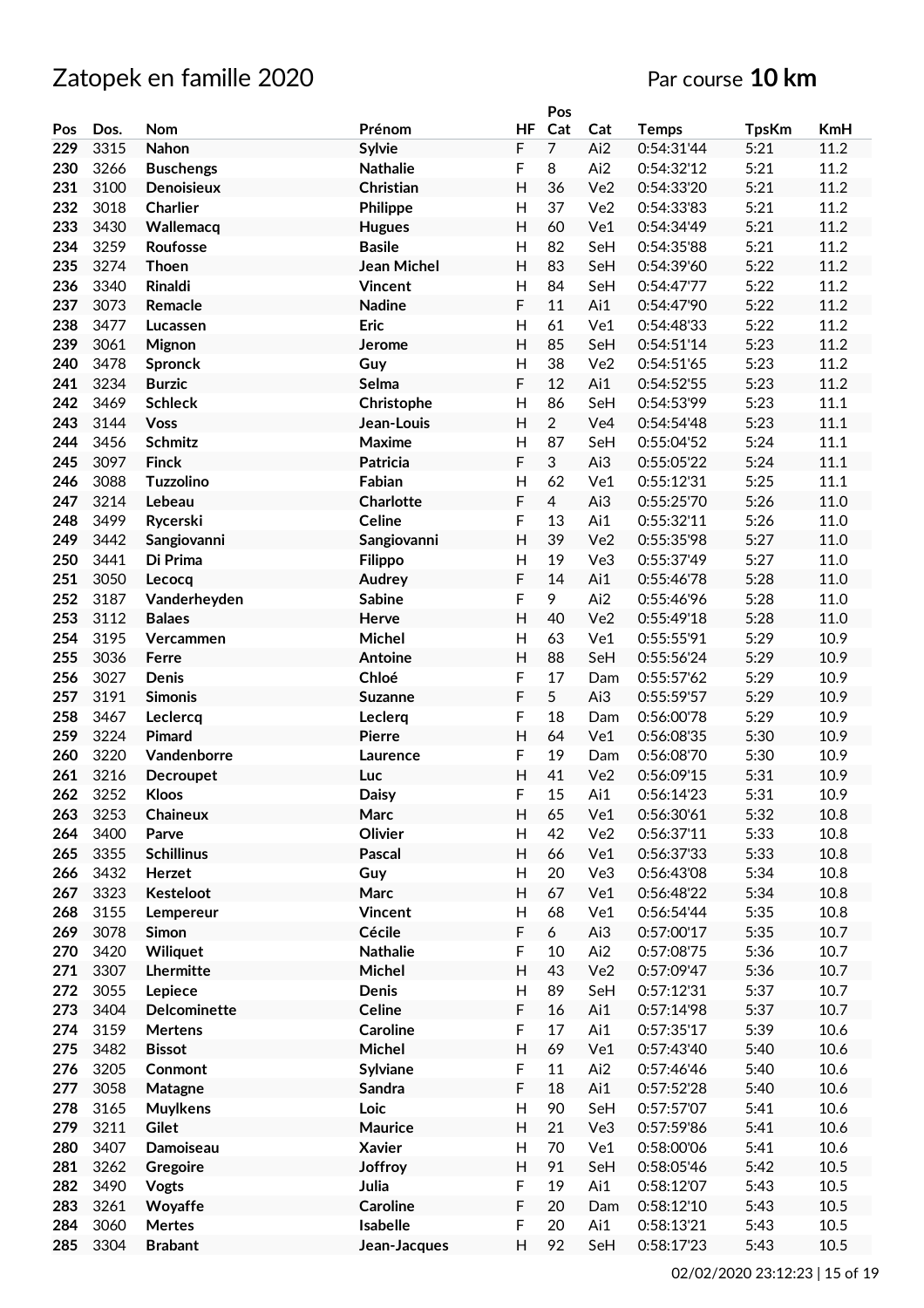|     |      |                           |                    |              | Pos            |                 |              |              |            |
|-----|------|---------------------------|--------------------|--------------|----------------|-----------------|--------------|--------------|------------|
| Pos | Dos. | Nom                       | Prénom             | <b>HF</b>    | Cat            | Cat             | <b>Temps</b> | <b>TpsKm</b> | <b>KmH</b> |
| 286 | 3425 | Mauro                     | Calogero           | H            | $\mathbf{1}$   | Ve5             | 0:58:22'40   | 5:43         | 10.5       |
| 287 | 3488 | Piancatelli               | Paolo              | H            | 44             | Ve <sub>2</sub> | 0:58:25'39   | 5:44         | 10.5       |
| 288 | 3154 | Vanhaeren                 | Guy                | H            | 45             | Ve <sub>2</sub> | 0:58:26'80   | 5:44         | 10.5       |
| 289 | 3002 | <b>Bruwier</b>            | <b>Annick</b>      | F            | 21             | Ai1             | 0:58:27'68   | 5:44         | 10.5       |
|     |      |                           |                    |              |                |                 |              |              |            |
| 290 | 3242 | Manssen                   | <b>Maurice</b>     | H            | 46             | Ve <sub>2</sub> | 0:58:29'24   | 5:44         | 10.5       |
| 291 | 3330 | <b>Bertrang</b>           | Julien             | Η            | 3              | Ve4             | 0:58:33'20   | 5:44         | 10.5       |
| 292 | 3175 | <b>Noirfalise</b>         | <b>Cecile</b>      | F            | 12             | Ai2             | 0:58:36'05   | 5:45         | 10.4       |
| 293 | 3431 | Herzet                    | Sophie             | F            | 21             | Dam             | 0:58:37'66   | 5:45         | 10.4       |
| 294 | 3275 | Ancion                    | <b>Jean Pascal</b> | Η            | 47             | Ve <sub>2</sub> | 0:58:38'20   | 5:45         | 10.4       |
| 295 | 3116 | <b>Deprez</b>             | Herve              | H            | 48             | Ve <sub>2</sub> | 0:58:42'51   | 5:46         | 10.4       |
| 296 | 3434 | Leloup                    | Dominique          | F            | 13             | Ai2             | 0:58:54'60   | 5:47         | 10.4       |
| 297 | 3085 | <b>Symoenss</b>           | Lee                | H            | 71             | Ve1             | 0:58:54'69   | 5:47         | 10.4       |
| 298 | 3282 | Fitschy                   | Yvan               | H            | 72             | Ve1             | 0:58:56'14   | 5:47         | 10.4       |
| 299 | 3077 | Simioli                   | Jean-Philippe      | H            | 93             | SeH             | 0:58:56'91   | 5:47         | 10.4       |
| 300 | 3095 | <b>Bragard</b>            | <b>Benoit</b>      | H            | 49             | Ve2             | 0:58:58'17   | 5:47         | 10.4       |
| 301 | 3312 |                           |                    | H            |                |                 |              |              | 10.4       |
|     |      | <b>Muyters</b>            | Christian          |              | 22             | Ve3             | 0:58:58'77   | 5:47         |            |
| 302 | 3468 | <b>Botty</b>              | David              | Н            | 73             | Ve1             | 0:59:18'63   | 5:49         | 10.3       |
| 303 | 3491 | Neyken                    | <b>Vincent</b>     | H            | 74             | Ve1             | 0:59:19'95   | 5:49         | 10.3       |
| 304 | 3277 | <b>Bissot</b>             | <b>Dylan</b>       | H            | 94             | SeH             | 0:59:19'99   | 5:49         | 10.3       |
| 305 | 3152 | <b>Tete En L'air</b>      | ?                  | H            | 95             | SeH             | 0:59:21'10   | 5:49         | 10.3       |
| 306 | 3052 | Lekeu                     | Jean-Claude        | H            | 23             | Ve3             | 0:59:25'03   | 5:50         | 10.3       |
| 307 | 3351 | <b>Verbiest</b>           | Alain              | $\mathsf{H}$ | 50             | Ve <sub>2</sub> | 0:59:31'82   | 5:50         | 10.3       |
| 308 | 3439 | <b>Detrixhe</b>           | Carole             | F            | 22             | Ai1             | 0:59:39'55   | 5:51         | 10.3       |
| 309 | 3196 | Outmanns                  | <b>Virginie</b>    | F            | 22             | Dam             | 0:59:48'26   | 5:52         | 10.2       |
| 310 | 3093 | Dechesne                  | Jerome             | H            | 96             | SeH             | 0:59:48'81   | 5:52         | 10.2       |
| 311 | 3146 | Schonbrodt                | Alain              | Η            | 75             | Ve1             | 0:59:53'17   | 5:52         | 10.2       |
| 312 | 3411 | <b>Bloemers</b>           | <b>Kristel</b>     | F            | 23             | Ai1             | 1:00:06'95   | 5:53         | 10.2       |
| 313 | 3124 | <b>Delfolie</b>           | <b>Nathalie</b>    | F            | 24             | Ai1             | 1:00:08'27   | 5:54         | 10.2       |
| 314 | 3249 | <b>Dessart</b>            | <b>Delphine</b>    | F            | 25             | Ai1             | 1:00:11'76   | 5:54         | 10.2       |
| 315 | 3162 |                           |                    | H            | 97             | SeH             | 1:00:14'13   | 5:55         | 10.2       |
|     |      | Schoonbroodt              | Dominique          |              |                |                 |              |              |            |
| 316 | 3465 | Jockin                    | Jean               | $\mathsf{H}$ | 98             | SeH             | 1:00:16'30   | 5:55         | 10.2       |
| 317 | 3009 | <b>Barillari</b>          | <b>Didier</b>      | $\mathsf{H}$ | 76             | Ve1             | 1:00:24'80   | 5:55         | $10.1\,$   |
| 318 | 3235 | <b>Duchesne</b>           | Denise             | F            | $\mathbf{1}$   | Ai4             | 1:00:30'19   | 5:56         | 10.1       |
| 319 | 3264 | Vieillevoye               | Laetitia           | F            | 26             | Ai1             | 1:00:35'16   | 5:56         | 10.1       |
| 320 | 3424 | <b>Bodson</b>             | Stephanie          | F            | 27             | Ai1             | 1:00:35'30   | 5:56         | 10.1       |
| 321 | 3139 | Weber                     | Gilberte           | F            | $\overline{2}$ | Ai4             | 1:00:41'81   | 5:57         | 10.1       |
| 322 | 3001 | <b>Bertrand-Malemprez</b> | Michel             | н            | 77             | Ve1             | 1:00:43'63   | 5:57         | $10.1\,$   |
| 323 | 3177 | <b>Tonnelier</b>          | Audrey             | F            | 23             | Dam             | 1:00:43'83   | 5:57         | 10.1       |
| 324 | 3178 | Wales                     | <b>Nicolas</b>     | H            | 99             | SeH             | 1:00:44'49   | 5:58         | $10.1\,$   |
| 325 | 3020 | <b>Custers</b>            | Michel             | H            | 24             | Ve3             | 1:00:48'38   | 5:58         | $10.1\,$   |
| 326 | 3140 | Vandeberg                 | Paul               | Н            | 4              | Ve4             | 1:00:54'12   | 5:58         | $10.0\,$   |
| 327 | 3004 | <b>Fafchamps</b>          | <b>Catherine</b>   | F            | 28             | Ai1             | 1:00:56'73   | 5:59         | 10.0       |
| 328 | 3091 | Weickmann Af              | Anne-France        | F            | 14             | Ai2             | 1:01:14'56   | 6:00         | $10.0\,$   |
| 329 | 3079 | <b>Simonis</b>            | Joelle             | F            | 15             | Ai2             | 1:01:16'91   | 6:01         | 10.0       |
| 330 | 3011 | <b>Bialobos</b>           | Michael            | Н            | 78             | Ve1             | 1:01:18'30   | 6:01         | $10.0\,$   |
| 331 | 3288 | Vervier                   | <b>Martine</b>     | F            | 16             | Ai2             | 1:01:24'86   | 6:01         | 10.0       |
| 332 |      |                           |                    |              | 79             |                 |              |              |            |
|     | 3068 | Pierret                   | Jean-François      | Н            |                | Ve1             | 1:01:29'27   | 6:02         | 10.0       |
| 333 | 3463 | Renson                    | Jean-Yves          | H            | 51             | Ve2             | 1:01:29'89   | 6:02         | 10.0       |
| 334 | 3084 | Stiennon                  | Dominique          | F            | $\overline{7}$ | Ai3             | 1:01:37'38   | 6:02         | 9.9        |
| 335 | 3041 | Govers                    | <b>Jacqueline</b>  | F            | $\sqrt{3}$     | Ai4             | 1:01:37'40   | 6:02         | 9.9        |
| 336 | 3040 | Giacomazzi                | <b>Claudis</b>     | F            | 24             | Dam             | 1:01:42'19   | 6:03         | 9.9        |
| 337 | 3150 | <b>Noel</b>               | Serge              | Н            | 52             | Ve2             | 1:01:45'62   | 6:03         | 9.9        |
| 338 | 3472 | Longton                   | Pierre             | H            | 53             | Ve2             | 1:02:03'55   | 6:05         | 9.9        |
| 339 | 3473 | Levaux                    | Mireille           | F            | $17$           | Ai2             | 1:02:06'57   | 6:05         | 9.9        |
| 340 | 3310 | Roufosse                  | Ugo                | H            | 54             | Ve2             | 1:02:06'80   | 6:05         | 9.9        |
| 341 | 3042 | Guarino                   | Tony               | H            | 5              | Ve4             | 1:02:07'67   | 6:05         | 9.9        |
| 342 | 3193 | <b>Esser</b>              | <b>Benedicte</b>   | F            | 29             | Ai1             | 1:02:17'70   | 6:07         | 9.8        |
|     |      |                           |                    |              |                |                 |              |              |            |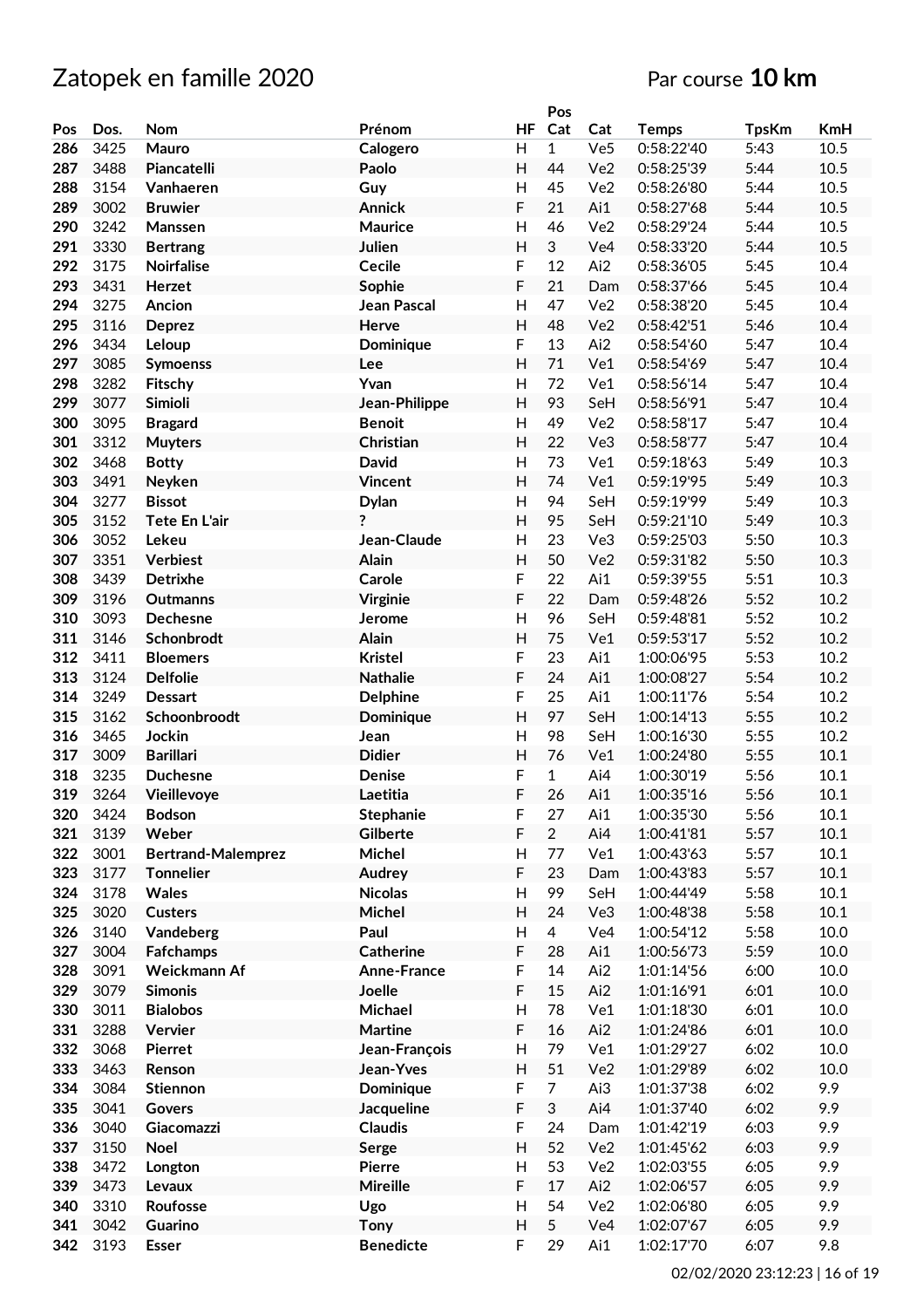|     |      |                  |                   |                | Pos            |                 |              |              |            |
|-----|------|------------------|-------------------|----------------|----------------|-----------------|--------------|--------------|------------|
| Pos | Dos. | Nom              | Prénom            | HF             | Cat            | Cat             | <b>Temps</b> | <b>TpsKm</b> | <b>KmH</b> |
| 343 | 3075 | <b>Rossius</b>   | Edwin             | H              | 80             | Ve1             | 1:02:22'75   | 6:07         | 9.8        |
| 344 | 3496 | Gerard           | <b>Nicolas</b>    | $\mathsf{H}$   | 55             | Ve <sub>2</sub> | 1:02:25'33   | 6:07         | 9.8        |
| 345 | 3233 | Renard           | Jean-Xavier       | H              | 81             | Ve1             | 1:02:28'66   | 6:08         | 9.8        |
| 346 | 3038 | <b>Fraikin</b>   | Fabienne          | F              | 18             | Ai2             | 1:02:29'20   | 6:08         | 9.8        |
| 347 | 3169 | Welter           | <b>Caroline</b>   | F              | 25             | Dam             | 1:02:34'51   | 6:08         | 9.8        |
| 348 | 3247 | Larminier        | <b>Anne-Marie</b> | F              | 8              | Ai3             | 1:02:37'87   | 6:08         | 9.8        |
| 349 | 3451 | De Prins         | Pascale           | F              | 19             | Ai2             | 1:02:50'76   | 6:10         | 9.7        |
| 350 | 3281 | <b>Deville</b>   | <b>Anais</b>      | F              | 26             | Dam             | 1:02:51'67   | 6:10         | 9.7        |
| 351 | 3228 | Vandernelen      | Jean-Marc         | H              | 56             | Ve2             | 1:02:55'37   | 6:10         | 9.7        |
| 352 | 3450 | Deiana           | Paolo             | $\overline{H}$ | 82             | Ve1             | 1:03:08'19   | 6:11         | 9.7        |
| 353 | 3452 | <b>Duvivier</b>  | <b>France</b>     | F              | 20             | Ai2             | 1:03:10'13   | 6:11         | 9.7        |
| 354 | 3453 | <b>Pirello</b>   | <b>Aurelia</b>    | F              | 30             | Ai1             | 1:03:10'65   | 6:11         | 9.7        |
| 355 | 3270 | <b>Henkinet</b>  | Fanny             | F              | 31             | Ai1             | 1:03:32'45   | 6:14         | 9.6        |
| 356 | 3057 |                  | Julie             | F              | 32             | Ai1             | 1:03:33'79   | 6:14         | 9.6        |
| 357 | 3062 | Mardaga          | Julie             | F              | 33             | Ai1             | 1:03:36'93   | 6:14         | 9.6        |
| 358 | 3022 | Moray<br>Decocq  |                   | $\mathsf{H}$   | 100            |                 |              | 6:14         | 9.6        |
|     |      |                  | Hadrien           |                |                | SeH             | 1:03:38'88   |              | 9.6        |
| 359 | 3401 | <b>Liradelfo</b> | Rosa              | F              | 21             | Ai2             | 1:03:42'88   | 6:15         |            |
| 360 | 3290 | Cloes            | Lolo              | F              | 34             | Ai1             | 1:03:48'09   | 6:16         | 9.6        |
| 361 | 3291 | Cortis           | Mixhoup           | H              | 83             | Ve1             | 1:03:48'50   | 6:16         | 9.6        |
| 362 | 3227 | Gantois          | Gerald            | H              | 57             | Ve <sub>2</sub> | 1:03:50'62   | 6:16         | 9.6        |
| 363 | 3208 | <b>Boudry</b>    | Marc              | H              | 84             | Ve1             | 1:03:52'32   | 6:16         | 9.6        |
| 364 | 3313 | <b>Muyters</b>   | Serge             | H              | 6              | Ve <sub>4</sub> | 1:03:56'22   | 6:16         | 9.6        |
| 365 | 3412 | <b>Roox</b>      | <b>Mark</b>       | H              | 85             | Ve1             | 1:03:59'55   | 6:16         | 9.6        |
| 366 | 3265 | <b>Thiry</b>     | Christophe        | H              | 86             | Ve1             | 1:04:02'62   | 6:17         | 9.6        |
| 367 | 3269 | <b>Ulrici</b>    | Jacky             | H              | 25             | Ve3             | 1:04:03'04   | 6:17         | 9.6        |
| 368 | 3308 | <b>Torfs</b>     | <b>Nathalie</b>   | F              | 22             | Ai2             | 1:04:12'40   | 6:17         | 9.5        |
| 369 | 3168 | Welter           | Audrey            | F              | 27             | Dam             | 1:04:22'85   | 6:19         | 9.5        |
| 370 | 3231 | <b>Schmidt</b>   | <b>Eric</b>       | $\mathsf{H}$   | 58             | Ve2             | 1:04:52'06   | 6:22         | 9.4        |
| 371 | 3257 | <b>Kermis</b>    | Cedric            | H              | 87             | Ve1             | 1:05:07'42   | 6:23         | 9.4        |
| 372 | 3271 | <b>Boubou</b>    | <b>Boubou</b>     | H              | 88             | Ve1             | 1:05:21'88   | 6:25         | 9.4        |
| 373 | 3236 | Janssen          | Raphael           | H              | 89             | Ve1             | 1:05:31'63   | 6:25         | 9.3        |
| 374 | 3047 | Junker           | Henry-Marc        | H              | 26             | Ve3             | 1:05:58'74   | 6:28         | 9.3        |
| 375 | 3436 | <b>Nizet</b>     | <b>Pascal</b>     | H              | 59             | Ve <sub>2</sub> | 1:06:20'69   | 6:30         | 9.2        |
| 376 | 3352 | Labadia          | Andrew            | $\overline{H}$ | 101            | SeH             | 1:06:43'82   | 6:32         | 9.2        |
| 377 | 3489 | Leerssen         | Peggy             | F              | 23             | Ai2             | 1:07:05'55   | 6:35         | 9.1        |
| 378 | 3278 | <b>Denis</b>     | Cecile            | F              | 28             | Dam             | 1:07:07'27   | 6:35         | 9.1        |
| 379 | 3402 | <b>Hamers</b>    | Harry             | H              | 27             | Ve3             | 1:07:12'80   | 6:35         | 9.1        |
| 380 | 3080 | Sohier           | <b>Catherine</b>  | F              | 35             | Ai1             | 1:07:18'17   | 6:36         | 9.1        |
| 381 | 3081 | Sohier           | Julie             | F              | 36             | Ai1             | 1:07:18'45   | 6:36         | 9.1        |
| 382 | 3301 | Vermeulen        | <b>Francois</b>   | Н              | 28             | Ve3             | 1:07:21'92   | 6:36         | 9.1        |
| 383 | 3293 | Jamir            | <b>Christine</b>  | F              | 37             | Ai1             | 1:07:32'41   | 6:37         | 9.1        |
| 384 | 3292 | Railly           | <b>Christelle</b> | F              | 24             | Ai2             | 1:07:33'72   | 6:37         | 9.1        |
| 385 | 3067 | Piasecka         | Violetta          | F              | 25             | Ai2             | 1:07:53'65   | 6:40         | 9.0        |
| 386 | 3183 | Dortu            | Rachel            | F              | 38             | Ai1             | 1:08:27'23   | 6:43         | 8.9        |
| 387 | 3255 | Hurmuzachi       | Lorena            | F              | 29             | Dam             | 1:08:35'55   | 6:43         | 8.9        |
| 388 | 3031 | <b>Droeven</b>   | Carine            | F              | 26             | Ai2             | 1:08:38'04   | 6:44         | 8.9        |
| 389 | 3007 | Aminot           | Frédérique        | F              | 27             | Ai2             | 1:08:38'19   | 6:44         | 8.9        |
| 390 | 3254 | Goez             | Ingrid            | F              | 39             | Ai1             | 1:09:02'38   | 6:46         | 8.9        |
| 391 | 3021 | De Rammelaere    | Christophe        | H              | 90             | Ve1             | 1:09:32'87   | 6:49         | 8.8        |
| 392 | 3484 | <b>Desmet</b>    | Fannt             | F              | 30             | Dam             | 1:10:09'59   | 6:53         | 8.7        |
| 393 | 3427 | Moch             | Christian         | H              | 60             | Ve2             | 1:10:24'27   | 6:54         | 8.7        |
| 394 | 3417 | <b>Schmetz</b>   | Louis             | H              | $\overline{2}$ | Ve <sub>5</sub> | 1:11:10'54   | 6:59         | 8.6        |
| 395 | 3238 | Franchimont      | <b>Stephanie</b>  | F              | 40             | Ai1             | 1:11:28'29   | 7:01         | 8.6        |
| 396 | 3210 | Lempereur        | <b>Christel</b>   | F              | 28             | Ai2             | 1:11:28'41   | 7:01         | 8.6        |
| 397 | 3458 | Defourny         | Jacques           | H              | 61             | Ve2             | 1:12:09'01   | 7:04         | 8.5        |
| 398 | 3226 | <b>Peters</b>    | Joelle            | F              | 29             | Ai2             | 1:12:09'59   | 7:04         | 8.5        |
| 399 | 3225 | <b>Beters</b>    | Luc               | H              | 62             | Ve2             | 1:12:09'86   | 7:04         | 8.5        |